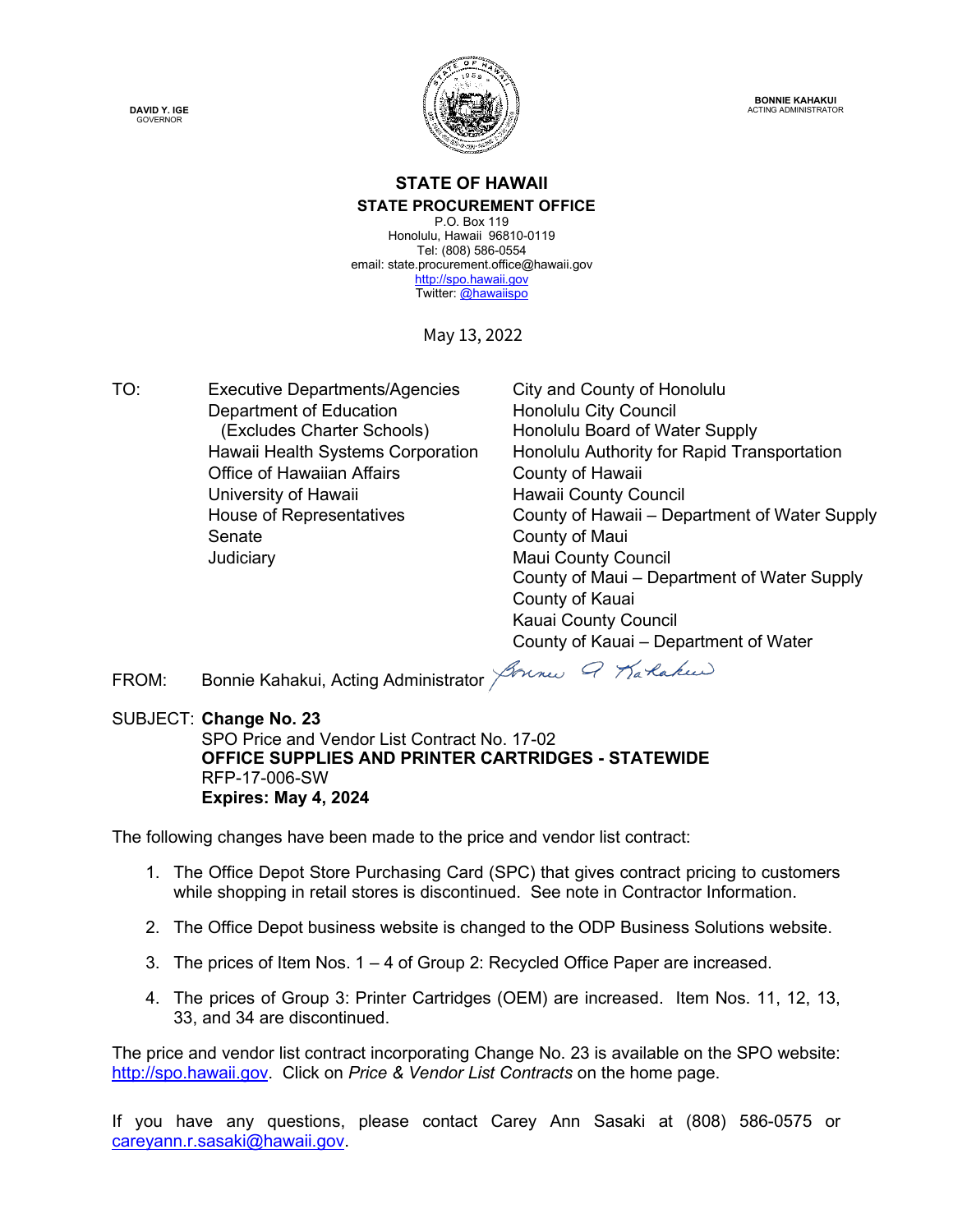# **WHERE TO FIND**:

| Vendor Codes, Compliance, HAR § 3-124-26, pCard, Purchase Orders  3            |  |
|--------------------------------------------------------------------------------|--|
| SPO PL/VL Contract No. 17-02, State GET and County Surcharge, Payments  4      |  |
|                                                                                |  |
|                                                                                |  |
|                                                                                |  |
| Contractor Information- Hawaii Stationery Co., Ltd. dba HSC Office Products  6 |  |
|                                                                                |  |
|                                                                                |  |
|                                                                                |  |
|                                                                                |  |
|                                                                                |  |
|                                                                                |  |
|                                                                                |  |
|                                                                                |  |
|                                                                                |  |
|                                                                                |  |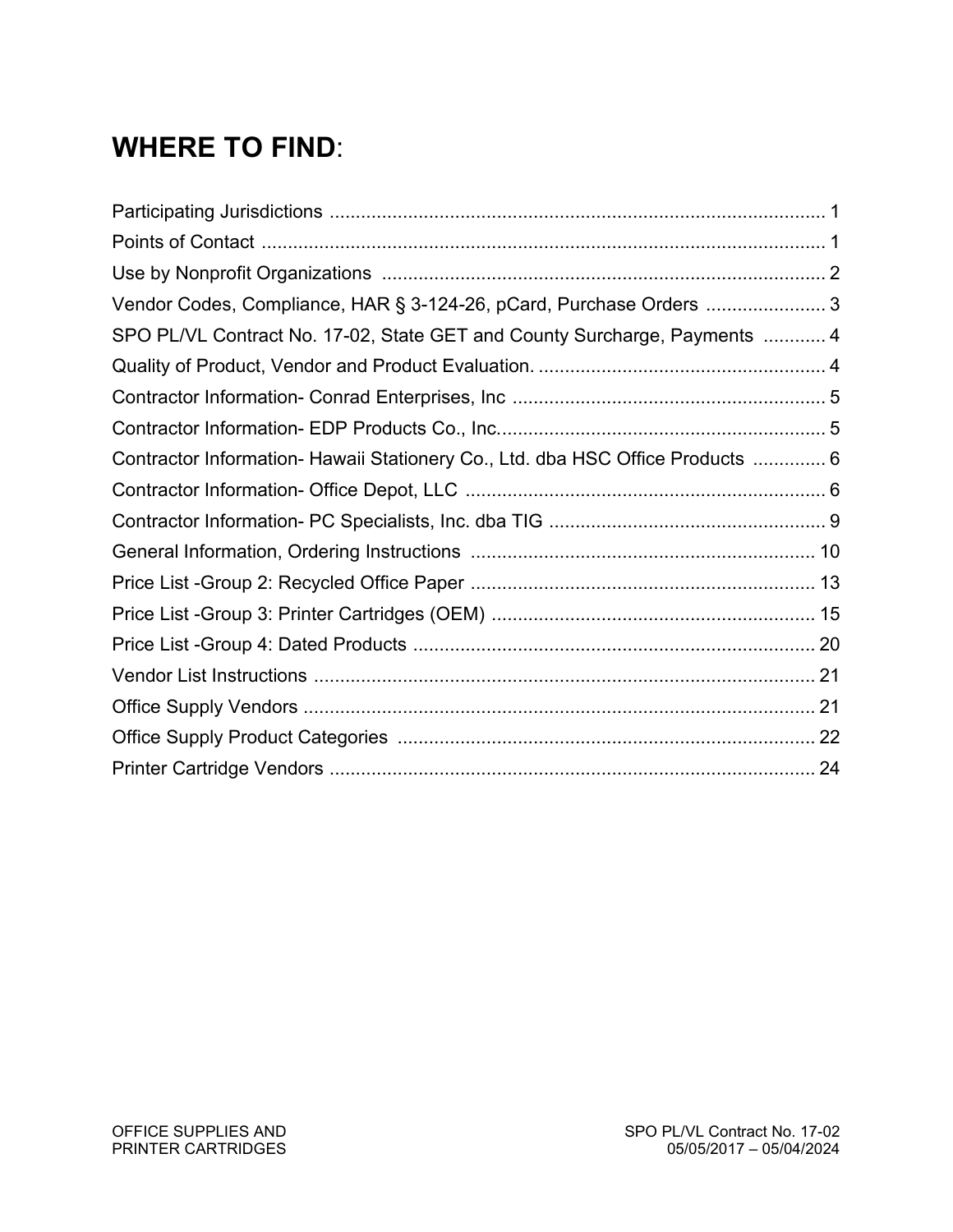## **STATE OF HAWAII STATE PROCUREMENT OFFICE**

**SPO Price and Vendor List Contract No. 17-02** Replaces SPO PL/VL Contract No. 11-07 Change No. 23 Effective: 05/13/2022

*THIS SPO PRICE/VENDOR LIST CONTRACT IS FOR AUTHORIZED BUSINESS USE ONLY.*

#### **OFFICE SUPPLIES AND PRINTER CARTRIDGES - STATEWIDE** (RFP-17-006-SW) **May 5, 2017 to May 4, 2024**

**PARTICIPATING JURISDICTIONS** listed below have signed a cooperative agreement and/or a memorandum of agreement with the SPO and are authorized to utilize this price list contract.

| <b>Executive Departments/Agencies</b> | City and County of Honolulu (C&C Honolulu)                                                  |
|---------------------------------------|---------------------------------------------------------------------------------------------|
| Department of Education (DOE)         | Honolulu City Council                                                                       |
| (Excludes Charter Schools)            | Honolulu Board of Water Supply                                                              |
|                                       | Hawaii Health Systems Corporation (HHSC) Honolulu Authority for Rapid Transportation (HART) |
| Office of Hawaiian Affairs (OHA)      | County of Hawaii                                                                            |
| University of Hawaii (UH)             | Hawaii County Council                                                                       |
| House of Representatives (House)      | County of Hawaii – Department of Water Supply                                               |
| Senate                                | County of Maui                                                                              |
| Judiciary                             | <b>Maui County Council</b>                                                                  |
|                                       | County of Maui - Department of Water Supply                                                 |
|                                       | County of Kauai                                                                             |
|                                       | Kauai County Council                                                                        |
|                                       | County of Kauai – Department of Water                                                       |

The participating jurisdictions are not required but may purchase from this price and vendor list contract, and requests for exception from the contract are not required. Participating jurisdictions are allowed to purchase from other contractors, however, HRS chapter 103D and the procurement rules apply to purchases using the applicable procurement method and its procedures, such as small purchases or competitive sealed bidding. The decision to use this contract or to solicit pricing from other sources will be at the discretion of the participating jurisdiction.

**POINTS OF CONTACT.** Questions regarding the products listed, ordering, pricing, and status should be directed to the Contractor(s).

| <b>Jurisdiction</b>                      | <u> Name</u>       | <b>Phone</b> | <b>IFAX</b> | <u>lE-mail</u>                                         |  |  |  |
|------------------------------------------|--------------------|--------------|-------------|--------------------------------------------------------|--|--|--|
| <b>Executive</b>                         | Carey Ann Sasaki   |              |             | $ 586-0575 $ 586-0570 $ care$ yann.r.sasaki@hawaii.gov |  |  |  |
| <b>DOE</b><br>(Excludes Charter Schools) | lProcurement Staff |              |             | 675-0130 675-0133 G-OFS-DOE-Procurement@k12.hi.us      |  |  |  |
| <b>HHSC</b>                              | Nancy Delima       | 359-0994     |             | ndelima@hhsc.org                                       |  |  |  |

Procurement questions or concerns may be directed as follows: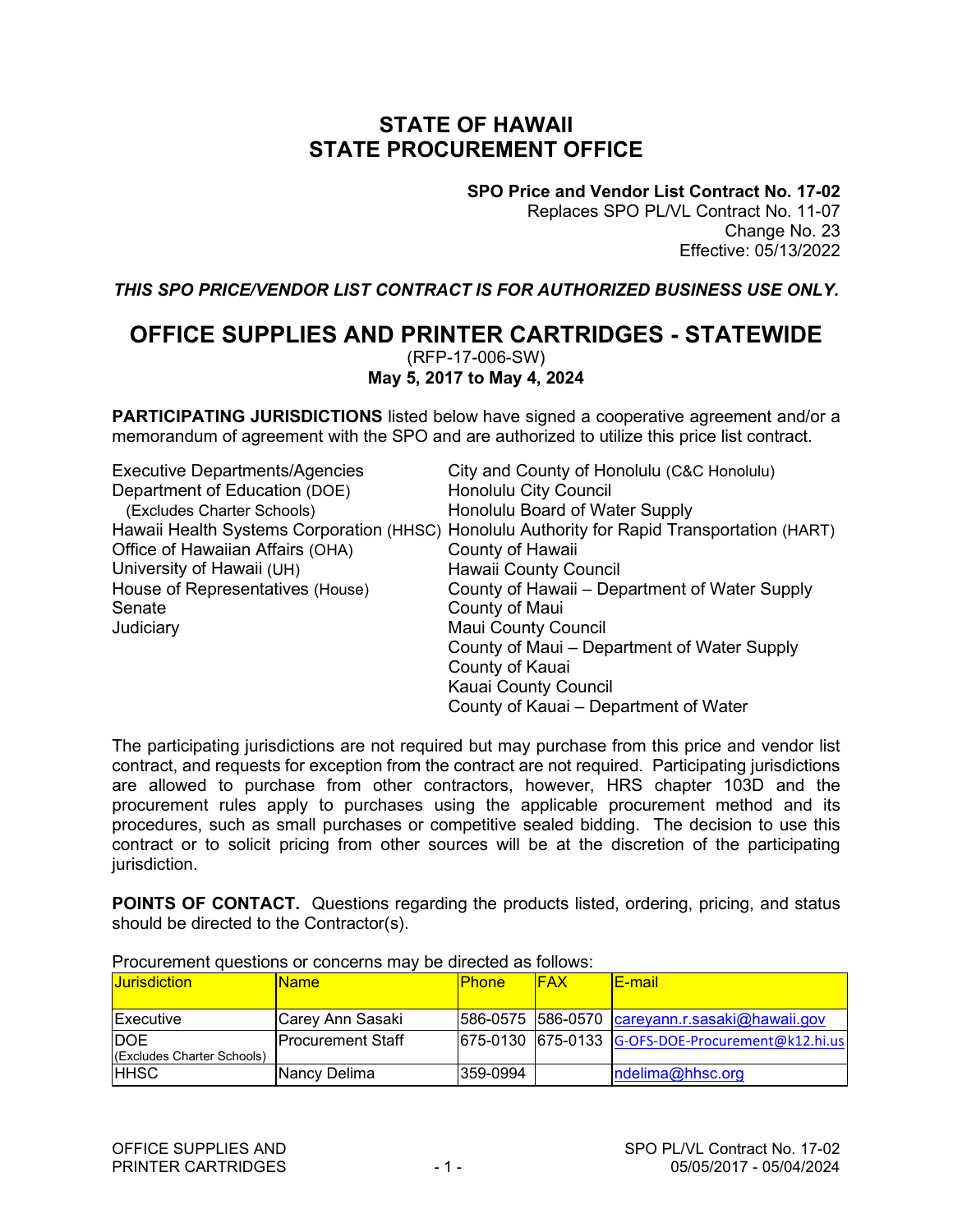| <b>Jurisdiction</b>                                 | <b>Name</b>                           | Phone                | <b>FAX</b>           | E-mail                                       |
|-----------------------------------------------------|---------------------------------------|----------------------|----------------------|----------------------------------------------|
| <b>OHA</b>                                          | Christopher Stanley                   | 594-1833             | 594-1865             | chriss@oha.org                               |
| UH                                                  | Karlee Hisashima                      | 956-8687             | 956-2093             | karlee@hawaii.edu                            |
| House                                               | <b>Brian Takeshita</b>                | 586-6423             | 586-6401             | takeshita@capitol.hawaii.gov                 |
| Senate                                              | Carol Taniguchi                       | 586-6720             | 586-6719             | c.taniguchi@capitol.hawaii.gov               |
| Judiciary                                           | <b>Tritia Cruz</b>                    | 538-5805             | 538-5802             | tritia.l.cruz@courts.hawaii.gov              |
| C&C of Honolulu                                     | <b>Procurement Specialist</b>         | 768-5535             | 768-3299             | bfspurchasing@honolulu.gov                   |
| Honolulu City Council                               | Kendall Amazaki, Jr.<br>Nanette Saito | 768-5084<br>768-5085 | 768-5011             | kamazaki@honolulu.gov<br>nsaito@honolulu,gov |
| Honolulu Board of<br><b>Water Supply</b>            | <b>Procurement Office</b>             | 748-5071             |                      | fn procurement@hbws.org                      |
| <b>HART</b>                                         | Dean Matro                            | 768-6246             |                      | dean.matro@honolulu.gov                      |
| County of Hawaii                                    | Diane Nakagawa                        | 961-8440             |                      | Diane.Nakagawa@hawaiicounty.gov              |
| Hawaii County Council                               | Diane Nakagawa                        | 961-8440             |                      | Diane.Nakagawa@hawaiicounty.gov              |
| County of Hawaii -<br>Department of Water<br>Supply | Ka'iulani Matsumoto                   | 961-8050<br>ext. 224 | 961-8657             | kmatsumoto@hawaiidws.org                     |
| County of Maui                                      | <b>Jared Masuda</b>                   | 463-3816             |                      | jared.masuda@co.maui.hi.us                   |
| Maui County Council                                 | Marlene Rebugio                       | 270-7838             |                      | marlene.rebugio@mauicounty.us                |
| County of Maui-<br>Department of Water<br>Supply    | Kenneth L. Bissen                     | 270-7684             | 270-7136             | ken.bissen@co.maui.hi.us                     |
| County of Kauai                                     | <b>Ernest Barreira</b>                | 241-4295             | 241-6297             | ebarreira@kauai.gov                          |
| Kauai County Council                                | Codie Tabalba<br>Scott Sato           | 241-4193<br>241-4810 | 241-6349<br>241-6349 | ctabalba@kauai.gov<br>ssato@kauai.gov        |
| County of Kauai-<br>Department of Water             | Marcelino Soliz                       | 245-5470             | 245-5813             | msoliz@kauaiwater.org                        |

**USE OF THIS PRICE LIST CONTRACT BY NONPROFIT ORGANIZATIONS.** Pursuant to HRS §103D-804, nonprofit organizations with current purchase of service contracts (HRS chapter 103F) have been invited to participate in the SPO price and vendor list contracts.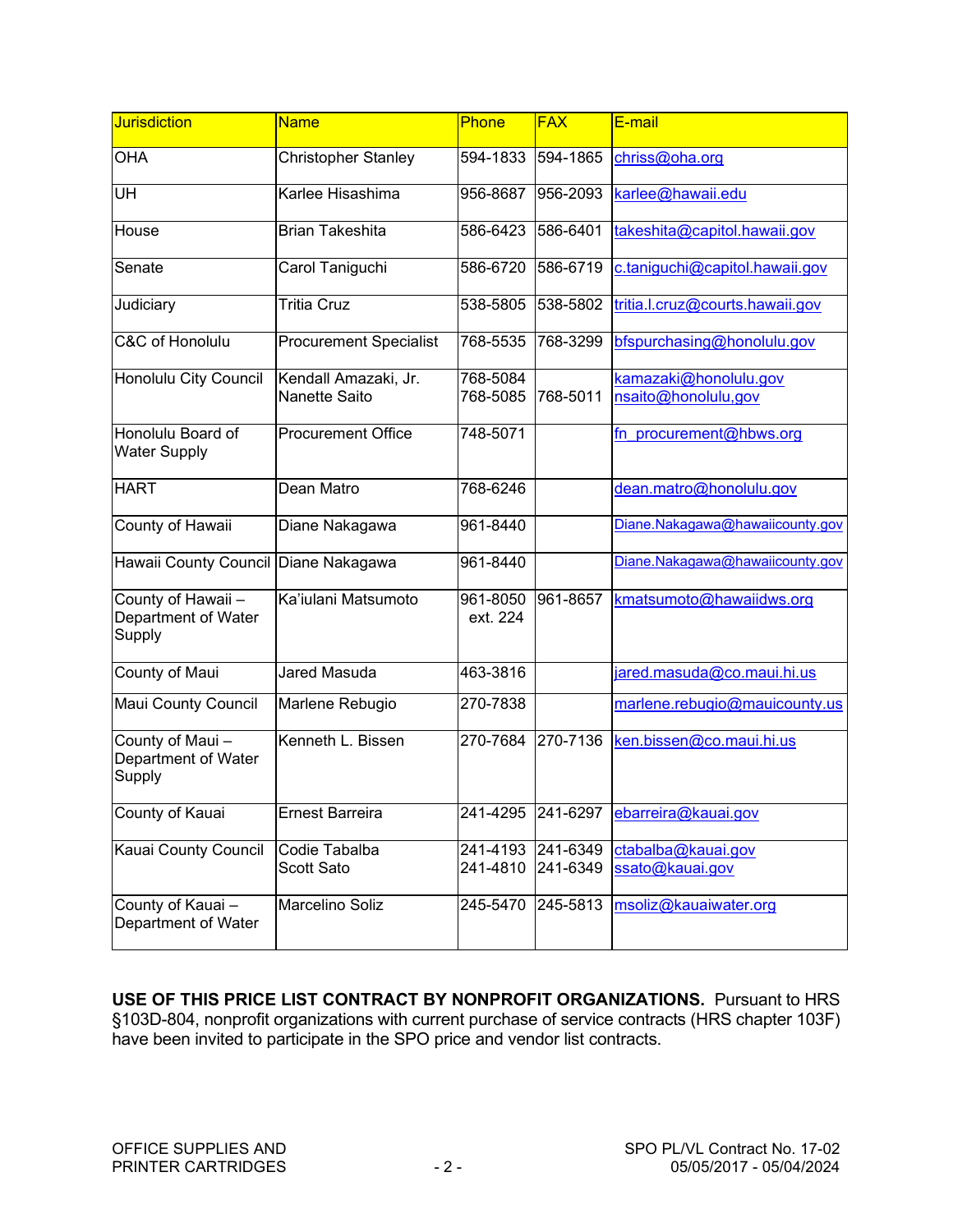A listing of these nonprofit organizations is available at the SPO website: [http://spo.hawaii.gov.](http://spo.hawaii.gov/) Click on *For Vendors > Non-Profits > Cooperative Purchasing Program > View the list of qualifying nonprofits eligible to participate in cooperative purchasing.*

If a nonprofit wishes to purchase from an SPO price or vendor list contract, the nonprofit must obtain approval from each Contractor (participation must be mutually agreed upon, for example). A Contractor may choose to deny participation by a nonprofit. However, if a nonprofit and Contractor mutually agree to this arrangement, it is understood that the nonprofit will retain its right to purchase from other than an SPO price or vendor list Contractor(s).

**CONTRACTORS.** The following Contractors are authorized to provide Office Supplies and Printer Cartridges to the State of Hawaii under SPO PL/VL Contract No. 17-02.

Conrad Enterprises, Inc. EDP Products Co., Inc. Hawaii Stationery Company, Limited dba HSC Office Products Office Depot, LLC PC Specialists, Inc. dba Technology Integration Group (TIG)

**VENDOR CODES** for annotation on purchase orders are obtainable from the *Alphabetical Vendor Edit Table* available at your department's fiscal office. Agencies are cautioned that the remittance address on an invoice may be different from the address of the vendor code annotated on the purchase order.

**COMPLIANCE PURSUANT TO HRS §103D-310(c).** Prior to awarding this contract, the SPO verified compliance of the Contractor(s) named in the SPO Price and Vendor List Contract No. 17-02. *No further compliance verification is required prior to issuing a contract, purchase order or pCard payment when utilizing this contract.*

**SECTION 3-124-26, Hawaii Administrative Rules (HAR**), mandates State agencies and encourages County agencies to purchase recycled paper. Exceptions to this section may be taken when statutory, regulatory, or contractual requirements preclude the purchase of recycled paper.

**PURCHASING CARD (pCard).** The State of Hawaii Purchasing Card (pCard) is required to be used by the Executive department/agencies, excluding the DOE, HHSC, OHA, and UH, for orders totaling less than \$2,500. For purchases of \$2,500 or more, agencies may use the pCard, subject to its credit limit, or issue a purchase order.

**PURCHASE ORDERS** may be issued for purchases of \$2,500 or more and for Contractors who either do not accept the pCard, set minimum order requirements before accepting the pCard for payment, or who charge its customers a transaction fee for the usage.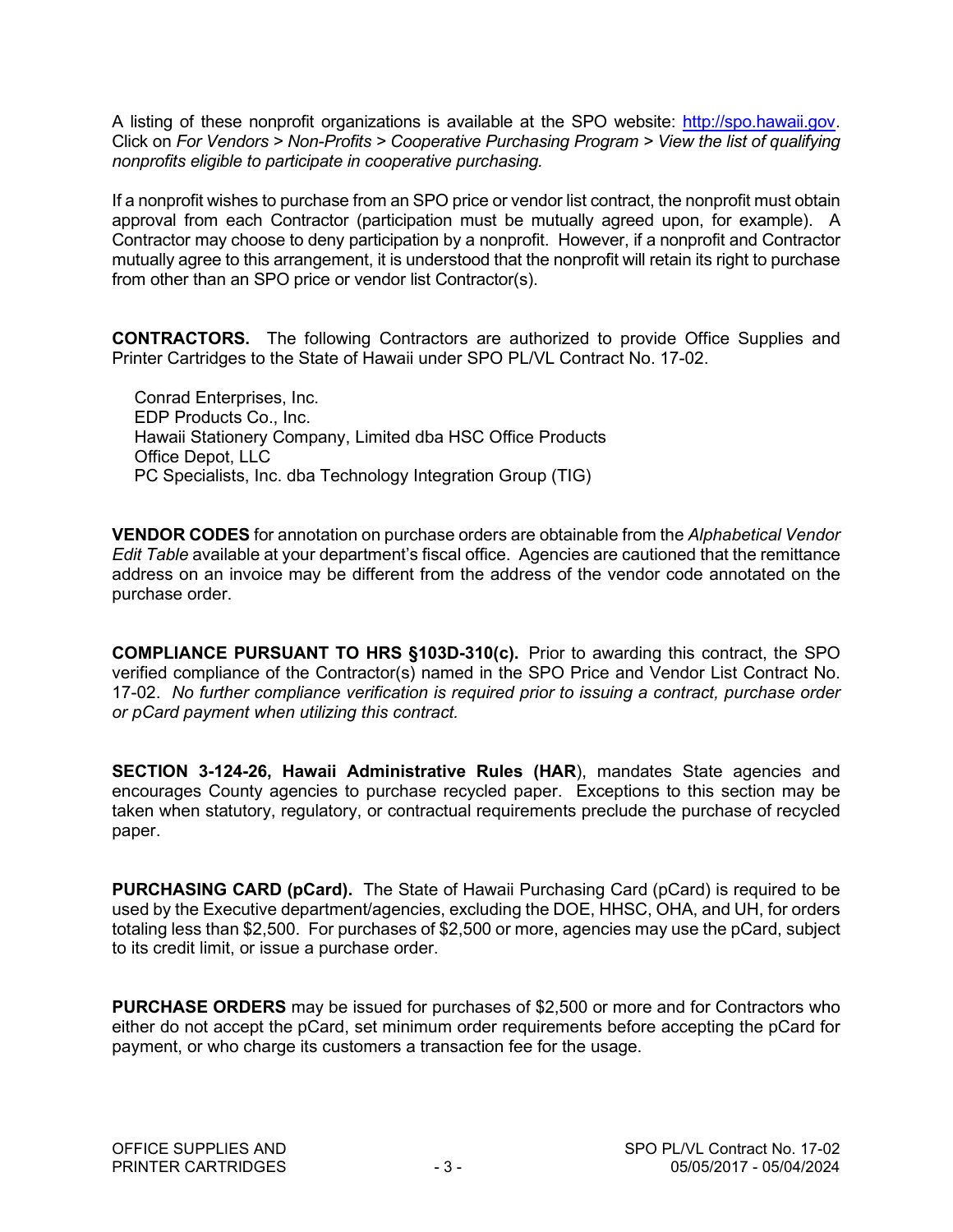**SPO Price and Vendor List Contract No. 17-02** will be typed on purchase orders issued against this price and vendor list contract. For pCard purchases, the SPO Price and Vendor List Contract No. 17-02 shall be notated on the appropriate transaction document.

**STATE GENERAL EXCISE TAX (GET) AND COUNTY SURCHARGE** shall not exceed the following rates if seller elects to pass on the charges to its customers.

| <b>COUNTY</b>              | <b>COUNTY</b><br><b>SURCHARGE</b> | <b>STATE</b><br><b>GET</b> | <b>ON</b><br><b>TAX</b> | <b>MAX PASS- EXPIRATION DATE</b><br><b>SURCHARGE</b><br><b>OF</b> |
|----------------------------|-----------------------------------|----------------------------|-------------------------|-------------------------------------------------------------------|
|                            | <b>TAX RATE</b>                   |                            | <b>RATE</b>             | <b>TAX RATE</b>                                                   |
| <b>C&amp;C OF HONOLULU</b> | 0.50%                             | 4.0%                       | 4.7120%                 | 12/31/2030                                                        |
| <b>HAWAII</b>              | 0.50%                             | 4.0%                       | 4.7120%                 | 12/31/2030                                                        |
| COUNTY OF<br><b>MAUI</b>   | $0.0\%$                           | 4.0%                       | 4.1666%                 | No county surcharge                                               |
| (including Molokai and     |                                   |                            |                         |                                                                   |
| Lanai)                     |                                   |                            |                         |                                                                   |
| <b>KAUAI</b>               | 0.50%                             | 4.0%                       | 4.7120%                 | 12/31/2030                                                        |

The GET or use tax and county surcharge may be added to the invoice as a separate line item and shall not exceed the current max pass-on tax rate(s) for each island.

County surcharges on state general excise (GE) tax or Use tax may be visibly passed on but is not required. For more information on county surcharges and the max pass-on tax rate, please visit the Department of Taxation's website at <http://tax.hawaii.gov/geninfo/countysurcharge>.

**PAYMENTS** are to be made to the remittance address of the Contractor(s). HRS §103-10, HRS, provides that the State shall have thirty (30) calendar days after receipt of invoice or satisfactory completion of contract to make payment. Payments may also be made via pCard.

**QUALITY OF PRODUCT.** All supplies excluding printer cartridges furnished under this contract shall be new and of the best quality of its respective kind. It shall be free from defects which may render it unfit for use. Damaged, defective, rejected or unacceptable items shall be immediately replaced with items of the same quality. Failure to replace any unacceptable item shall not relieve the Contractor from the responsibility imposed upon them by the contract. No payment, whether partial or final, shall be construed to be an acceptance of unacceptable supplies.

All Printer Cartridges furnished under this contract, if found defective, shall be replaced by the Contractor if agency can prove purchase during the Contractor's contract period and expiration date, if any, has not lapsed.

**VENDOR AND PRODUCT EVALUATION.** Form SPO-012, Evaluation: Vendor or Product, for the purpose of addressing concerns on this price list contract, is available to agencies at the SPO website: [http://spo.hawaii.gov.](http://spo.hawaii.gov/) Click on *Forms* on the home page.

**PRICE OR VENDOR LIST CONTRACT AVAILABLE ON THE INTERNET** at the SPO website: [http://spo.hawaii.gov.](http://spo.hawaii.gov/) Click on *Price & Vendor List Contracts* on the home page.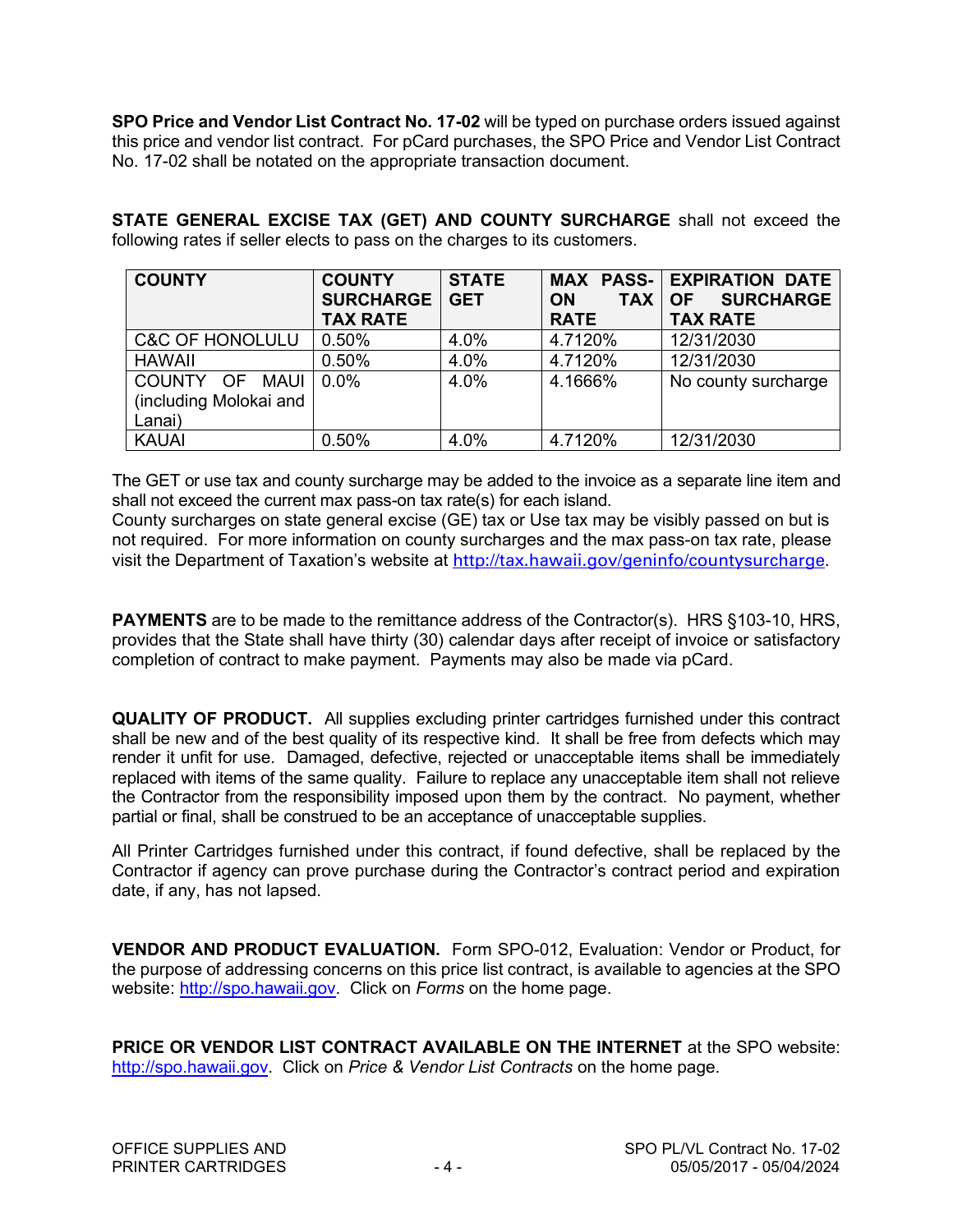# **CONTRACTOR INFORMATION**

## **Conrad Enterprises, Inc.**

Business Address:<br>301 Sand Island Access Road<br>301 Sand Island Access Road<br>801 Same as business address 301 Sand Island Access Road Honolulu, HI 96819

Contact Person(s): Cheryl Sasaki Phone: (808) 356-2361 Fax: (808) 848-8916 Email: [clsasaki@cehawaii.com](mailto:clsasaki@cehawaii.com) 

Terri Sasaki Phone: (808) 356-2354 Fax: (808) 848-8916 Email: [tlsasaki@cehawaii.com](mailto:tlsasaki@cehawaii.com)

Website: [www.cehawaii.com](http://www.cehawaii.com/) 

Note: Please visit our website for product information. Feel free to create a list and email us for pricing and availability.

### **EDP Products Co., Inc.**

Eusiness Address:<br>
99-1112 Iwaena Street<br>
99-1112 Iwaena Street<br>
Remittance Address: Aiea, HI 96701

Contact Person: Robynne Mahi Phone: (808) 486-8686 Fax: (808) 488-9768 Email: [robynne@edphawaii.com](mailto:robynne@edphawaii.com)

Website: www.edphawaii.com

Same as business address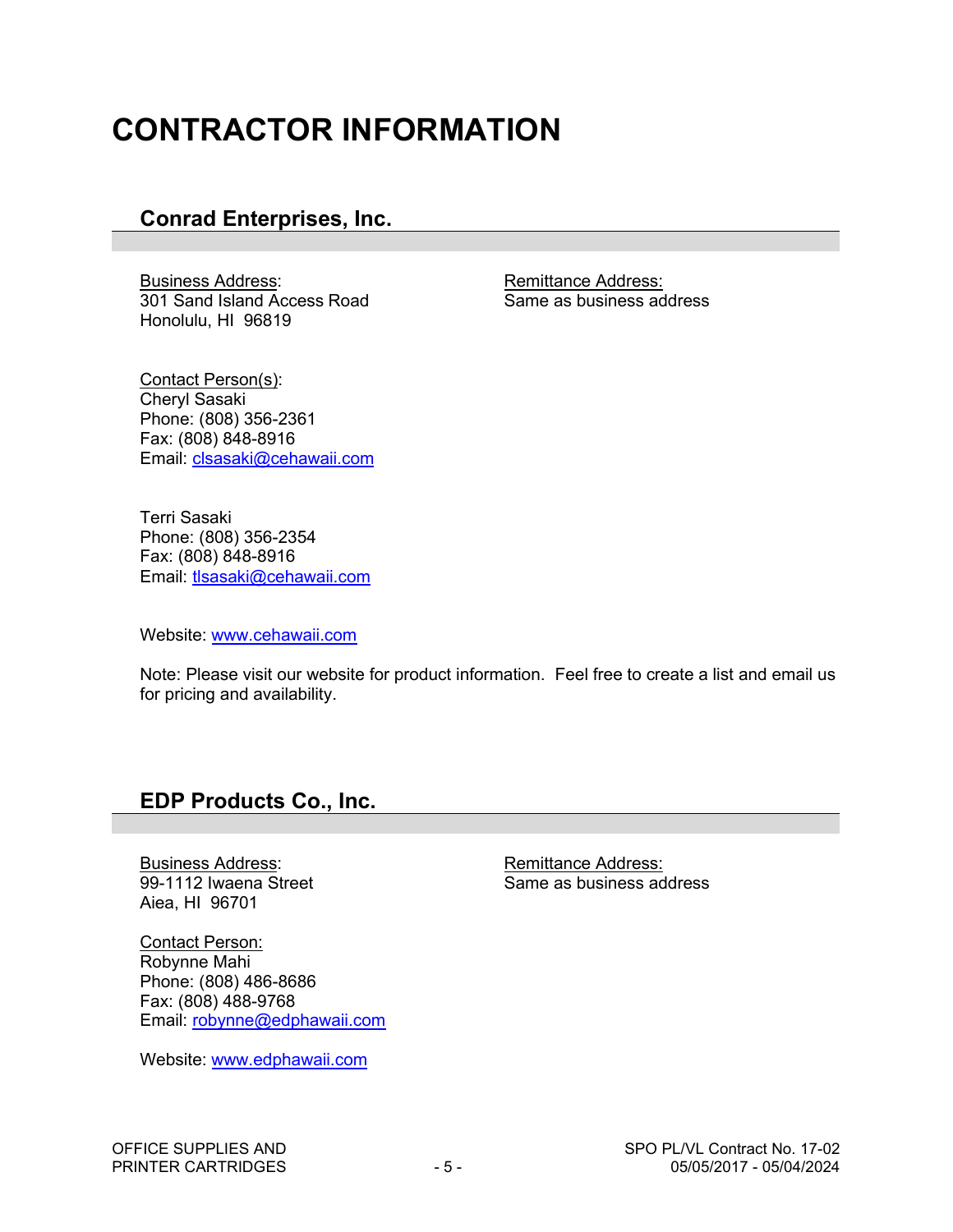## **CONTRACTOR INFORMATION**

## **Hawaii Stationery Co., Ltd. dba HSC Office Products**

Business Address:<br>
99-1418 Koaha Place<br>
Remittance Address:<br>
HSC Office Products 99-1418 Koaha Place Aiea, HI 96701 **P.O. Box 1301** 

Aiea, HI 96701

Contact Person(s): Lisa Rosehill-Castillo Amber Long Kayla Nakayama Phone: (808) 486-3200 Email: [insidesales@hscofficeproducts.com](mailto:insidesales@hscofficeproducts.com)  Fax: (808) 486-3111

Website: [www.hscofficeproducts.com](http://www.hscofficeproducts.com/) 

## **Office Depot, LLC**

Remittance Address: Office Depot, LLC P.O. Box 29248 Phoenix, AZ 85038-9248

**Note: Office Depot is in the process of transitioning to ODP Business Solutions, LLC and the State Procurement Office is currently working on this change with the contract. The Store Purchasing Card (SPC) which allowed user agencies to receive the contract pricing while shopping at Office Depot /OfficeMax retail stores has been discontinued. To receive contract pricing, customers may purchase products online and pick-up at the store. Also, the Office Depot business website has been changed to the ODP Business Solutions website and retains all functionality and support.**

Website: <https://www.odpbusiness.com/>

#### **Oahu**

Oahu/Big Island Customer Service Warehouse Address: Phone: (808) 676-3100 x0 94-1489 Moaniani Street Fax: (808) 676-3155 Waipahu, HI 96797 Email: [Hawaii.Support@officedepot.com](mailto:Hawaii.Support@officedepot.com) 

*State agency (Public Safety)*  Edelyn Ellwood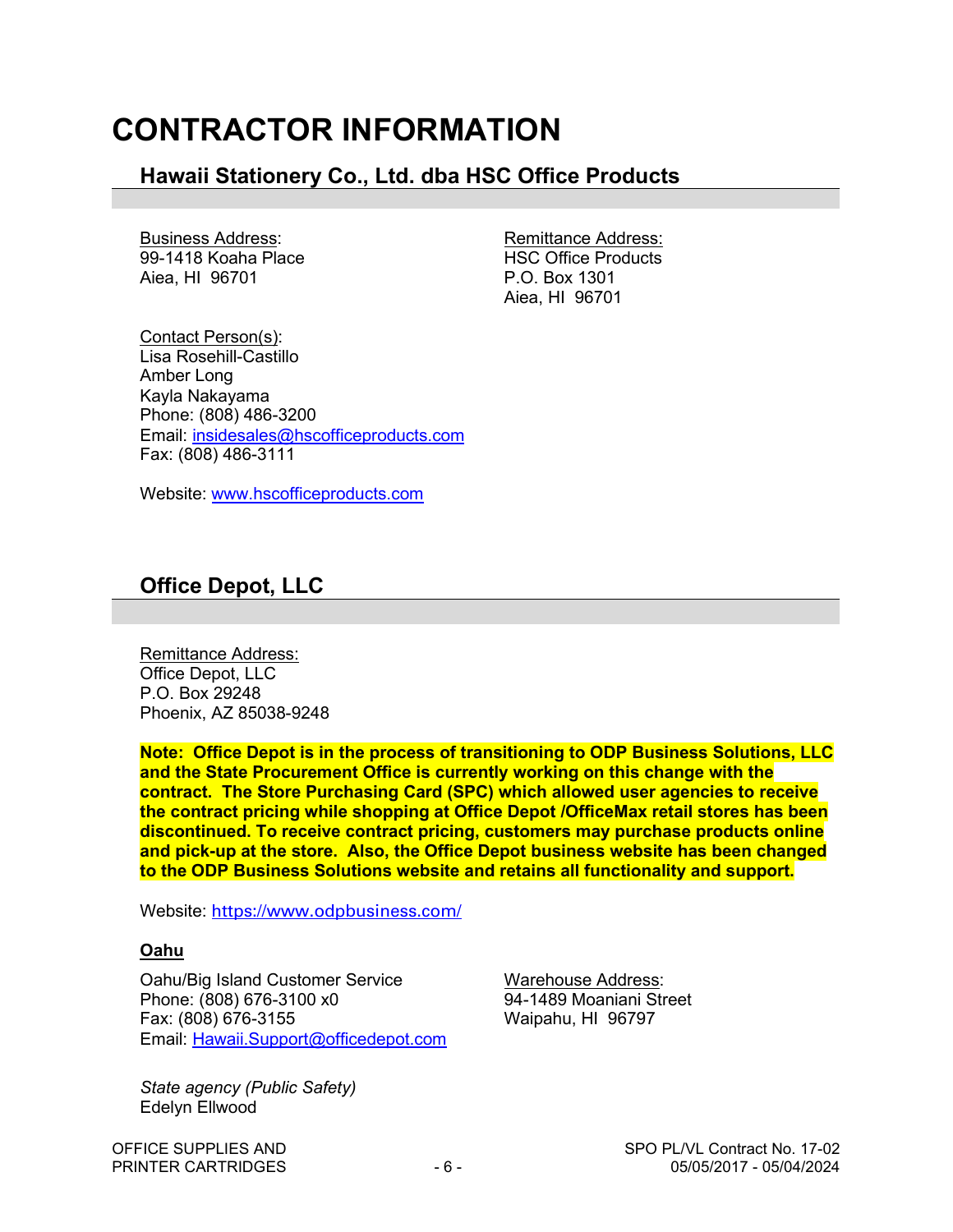Phone: (808) 961-0453 Fax: (808) 676-3155 Email: [Edelyn.Ellwood@officedepot.com](mailto:Edelyn.Ellwood@officedepot.com)  *DOE (Farrington, Campbell, Nanakuli, Waianae Complexes), City & County of Honolulu, University of Hawaii & Colleges (Oahu), State agencies (DOT, DOD, Budget & Finance, DAGS)*  Germaine Moniz Phone: (808) 469-0041 Fax: (808) 676-3155 Email: [Germaine.Moniz@officedepot.com](mailto:Germaine.Moniz@officedepot.com)

*DOE (Kaiser, Kalani, Kaimuki Complexes)* Xavier De Greef Phone: (808) 383-0164 Fax: (808) 676-3155 Email: [Xavier.DeGreef@officedepot.com](mailto:Xavier.DeGreef@officedepot.com) 

*DOE (Windward District)* Deborah Libby Phone: (808) 726-5600 Fax: (808) 676-3155 Email: [Deborah.Libby@officedepot.com](mailto:Deborah.Libby@officedepot.com)

*DOE (Roosevelt, Aiea, Moanalua, Waipahu Complexes)* Joanne Pettaway Phone: (808) 265-1580 Fax: (808) 676-3155 Email: [Joanne.Pettaway@officedepot.com](mailto:Joanne.Pettaway@officedepot.com) 

*DOE (McKinley, Radford, Kapolei Complexes)* Cindi Ann Watanabe Phone: (808) 927-7156 Fax: (808) 676-3155 Email: [CindiAnn.Watanabe@officedepot.com](mailto:CindiAnn.Watanabe@officedepot.com)

*DOE (Pearl City, Leilehua, Mililani, Waialua Complexes), DOH, DHS* Crystal Horimoto Phone: (808) 391-6361 Fax: (808) 676-3155 Email: [Crystal.Horimoto@officedepot.com](mailto:Crystal.Horimoto@officedepot.com)

#### **Hawaii (Big Island)**

Oahu/Big Island Customer Service Phone: (808) 676-3100 x0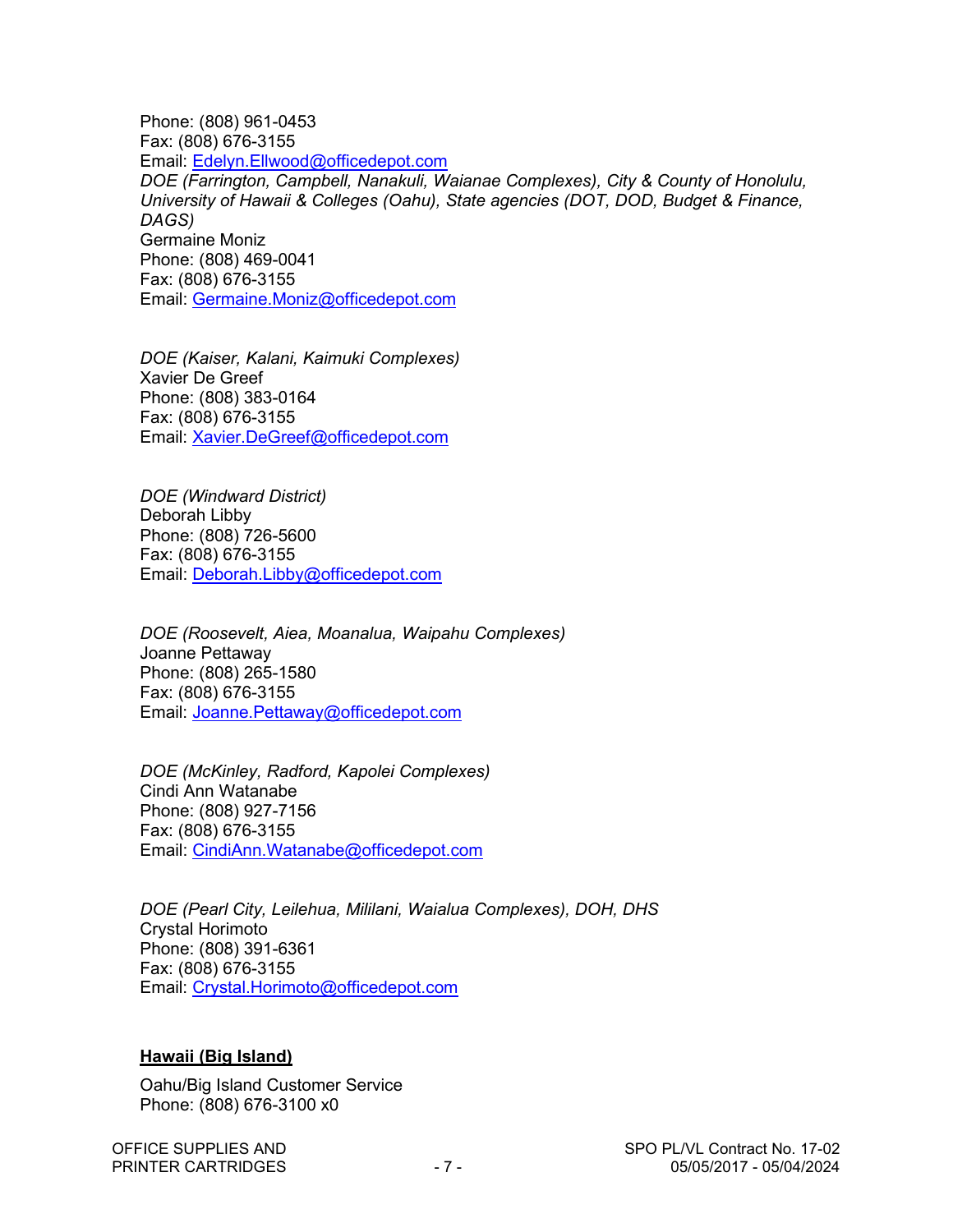Fax: (808) 676-3155 Email: [Hawaii.Support@officedepot.com](mailto:Hawaii.Support@officedepot.com) 

Warehouse Address: 280 Maka'ala Street Hilo, HI 96720

*DOE, State agencies* (temporary) Phone: (808) 676-3100 x0 Email : [Hawaii.Support@officedepot.com](mailto:Hawaii.Support@officedepot.com) 

*County of Hawaii, DOE* Jan (JJ) Andrade-Joaquin Phone (mobile): (808) 936-4296 Fax: (808) 961-2737 Email: [Jan.Andrade-Joaquin@officedepot.com](mailto:Jan.Andrade-Joaquin@officedepot.com)

*University of Hawaii & Colleges (Big Island)* Edelyn Ellwood Phone: (808) 961-0453 Fax: (808) 961-2737 Email: [Edelyn.Ellwood@officedepot.com](mailto:Edelyn.Ellwood@officedepot.com) 

#### **Maui/ Molokai/ Lanai**

Maui Customer Service Warehouse Address: Phone: (808) 877-5043 80 South Hana Highway Fax: (808) 871-6914 Kahului, HI 96732 Email: [Maui.Support@officedepot.com](mailto:Maui.Support@officedepot.com) 

*DOE (Maui, Molokai & Lanai), State Agencies (Maui, Molokai, Lanai)*  Angela Ii Phone: (808) 268-5055 Fax: (808) 871-6914 Email : [Angela.ii@officedepot.com](mailto:Angela.ii@officedepot.com)

*University of Hawaii & Colleges (Maui), County of Maui* **Temporary** Fax: (808) 871-6914 Email: [Maui.Support@officedepot.com](mailto:Maui.Support@officedepot.com)

#### **Kauai**

Kauai Customer Service Warehouse Address: Phone: (808) 245-3303 3145 Oihana Street Fax: (808) 245-1657 Lihue, HI 96766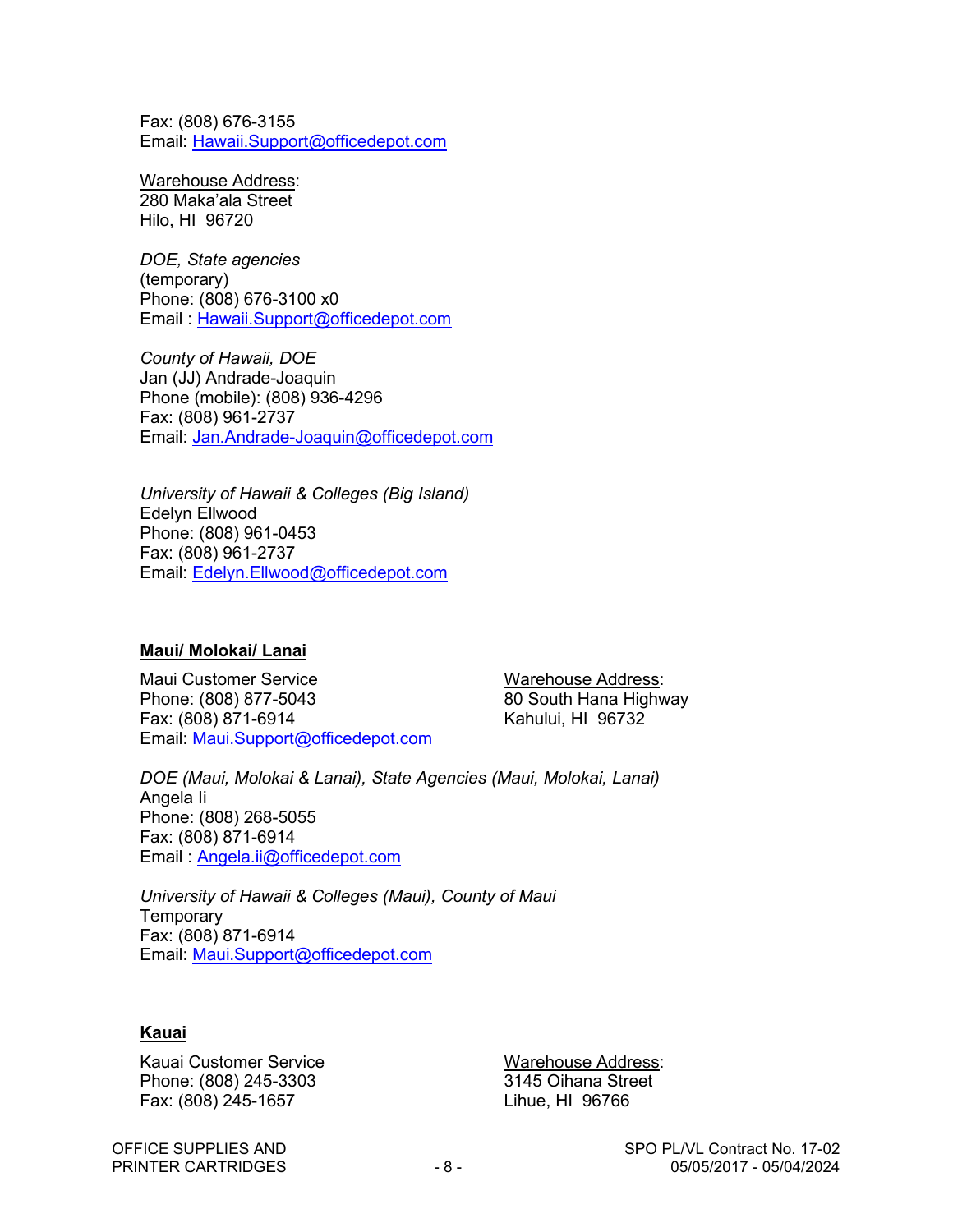Email: [Kauai.Support@officedepot.com](mailto:Kauai.Support@officedepot.com) 

*DOE (Kauai), State agencies, University of Hawaii & Colleges (Kauai)* Brandon Chambless Phone : (808) 927-9594 Fax : (808) 245-1657 Email : [Brandon.Chambless@officedepot.com](mailto:Brandon.Chambless@officedepot.com)

*County of Kauai, DOE (Kauai)* Terri Nakamatsu Phone: (808) 651-9604 Fax: (808) 245-1657 Email: [Theresa.Nakamatsu@officedepot.com](mailto:Theresa.Nakamatsu@officedepot.com) 

## **PC Specialists, Inc. dba Technology Integration Group (TIG)**

Eusiness Address:<br>1003 Bishop Street 1003 Bishop Street 1003 Bishop Street 1003 Bishop Street<br>Pauahi Tower, Suite 1250 Honolulu, HI 96813

San Diego, CA 92186-5244

Contact Person(s): Roland Yee (State of Hawaii Executive and Judiciary) Phone: (808) 524-6652 x1562 Fax: (808) 536-2845 Email: [Roland.Yee@tig.com](mailto:Roland.Yee@tig.com) 

Mary Manalo (All Counties, K-12) Phone: (808) 524-6652 x1560 Fax: (808) 536-2845 Email: [Mary.Manalo@tig.com](mailto:Mary.Manalo@tig.com)

Website: www.tig.com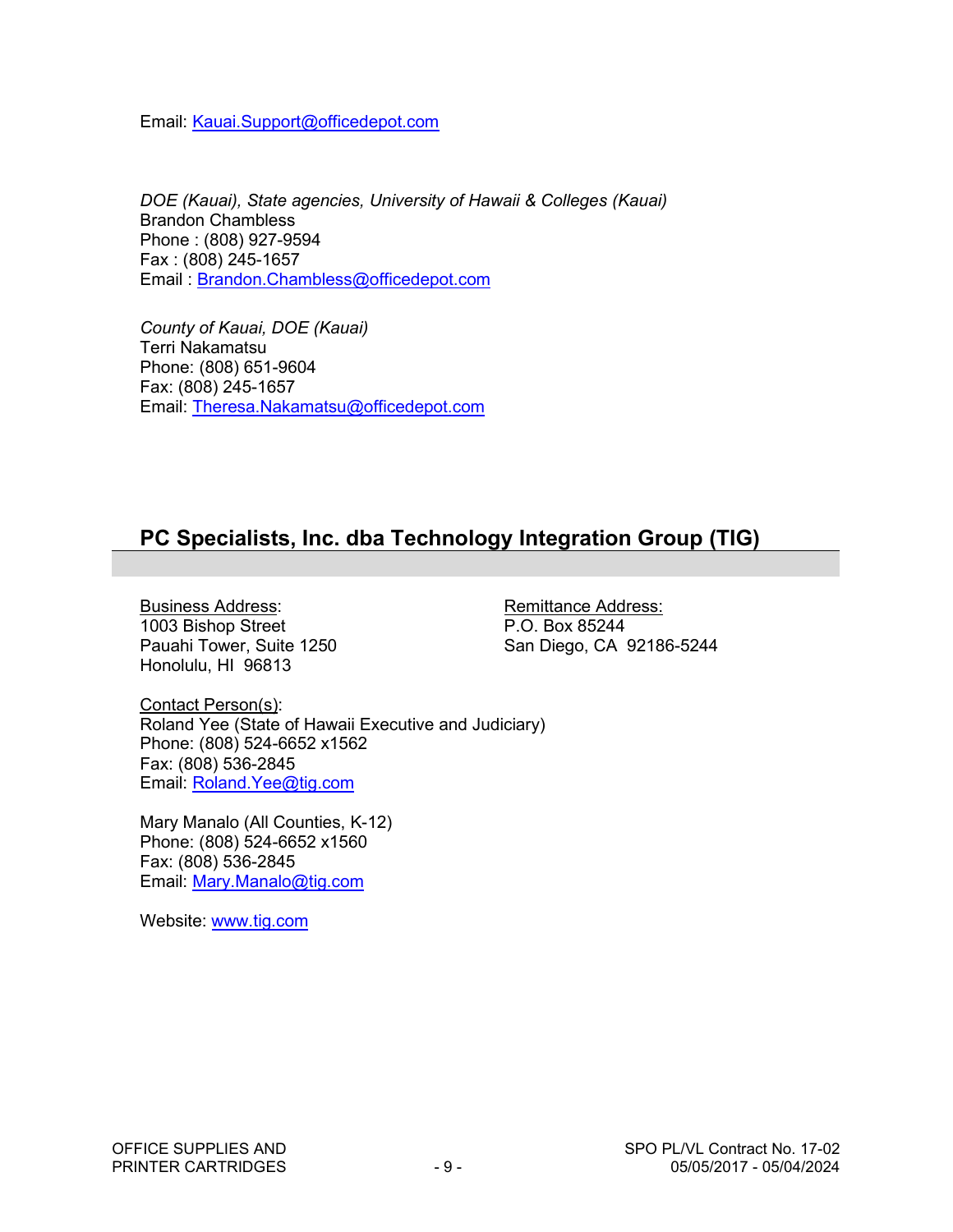**GENERAL INFORMATION.** This is a price and vendor list contract to allow agencies to purchase items from the Core List (hereinafter "Price List") attached, or, for items not available on the Price List, from the vendors listed on the *Vendor List Instructions*. Agencies using the vendor list are required to obtain a minimum number of quotes. Refer to the *Vendor List Instructions* herein.

#### **ORDERING INSTRUCTIONS.**

**UNIT PRICES** include delivery to destination and all other costs except the State General Excise Tax (GET) and county surcharge, currently 4.5% for transactions made on the islands of Oahu, Kauai and Hawaii, and 4% for transactions made on the islands of Maui, Molokai and Lanai. Agencies are advised to add the tax amount to their purchase order total. GET and county surcharge shall not be applied to delivery charges.

**ORDERING** on a timely basis is the responsibility of each agency. Orders shall be issued on an as-needed basis during the price and vendor list contract period, and will use either the pCard or purchase order when placing order(s). Contractors are not obligated to accept any order received after the contract expiration date, however, Contractors shall fill timely orders for which delivery may extend beyond the expiration date. Agencies shall not issue purchase orders specifying delivery after the price and vendor list contract expiration date. At time of order, agencies shall specify where their order is to be delivered. When requested by the Contractor, ordering agencies shall provide information regarding the delivery locations special access conditions. This includes security, platforms, steps, curbs, and accessible ramp way or doorway widths to navigate, if the items are to be brought up or down any flight(s) of stairs and if no elevator is available. Agencies should not cancel special orders.

**DELIVERIES.** The Contractor shall contact the appropriate agency to coordinate delivery arrangements.

*On-Island Deliveries* (agency and Contractor's warehouse located on the same island).

*In-Stock items:* ordering agencies shall have the option of having in-stock items available for pick up on a will-call basis within three (3) business days from receipt of order or, for orders totaling \$25.00 or more (excluding GET), having the in-stock items delivered to an office location on that island, within five (5) business days. Deliveries on orders totaling less than \$25.00 (excluding GET) will be at the option of the Contractor.

*Non-Stocked items:* ordering agencies shall have the option of having the non-stocked items available for pick up on a will-call basis within twenty five (25) business days from receipt of order or, for orders totaling \$25.00 or more (excluding GET), having the non-stocked items delivered to an office location on that island, within thirty (30) business days. Deliveries on orders totaling less than \$25.00 (excluding GET) will be at the option of the Contractor.

**Note: Due to increased transportation/fuel costs, the SPO recommends that agencies request fewer deliveries by consolidating orders or increasing their order to \$50.00 or more.**

*Off-Island Deliveries* (agency and Contractor's warehouse not located on the same island).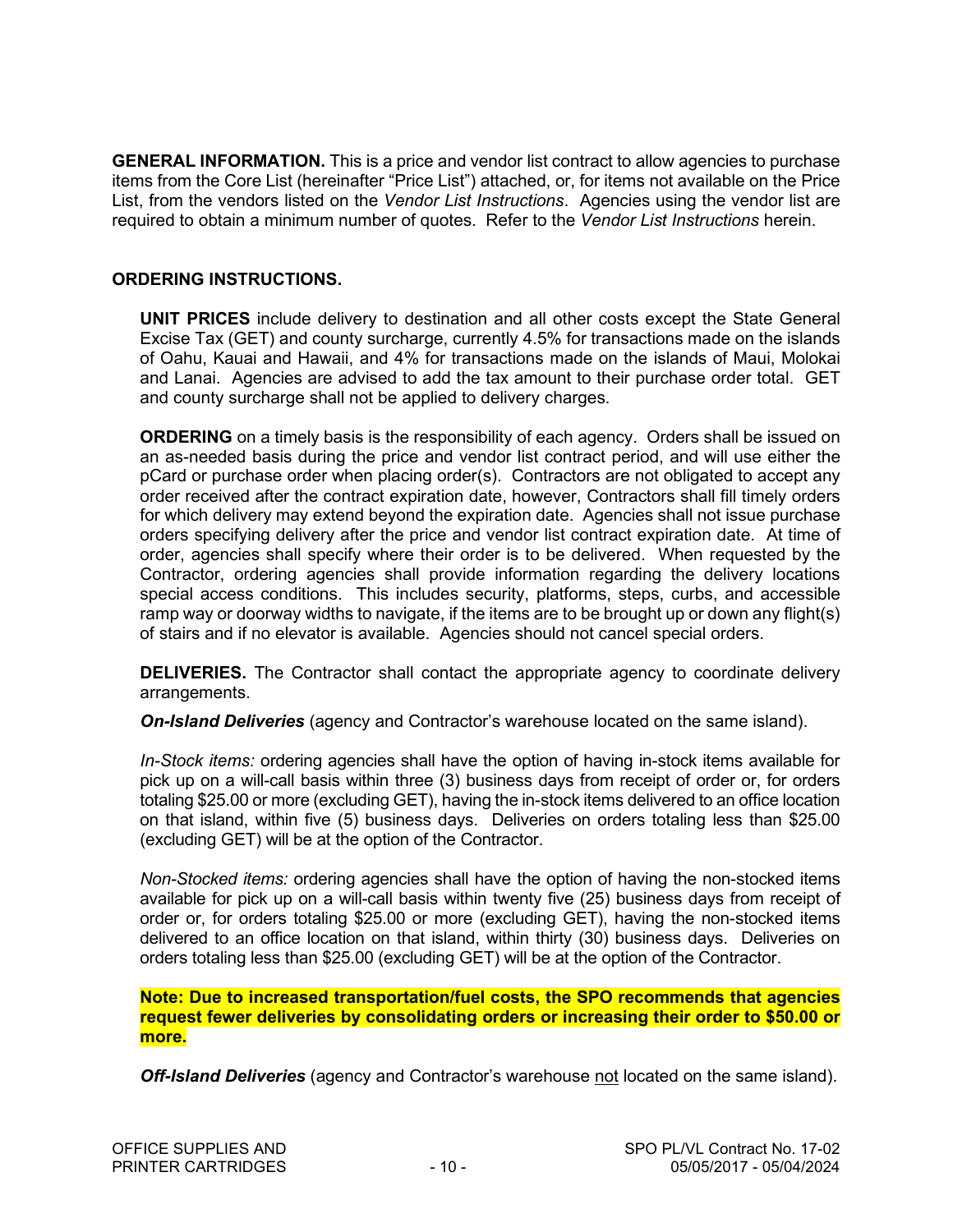*In-Stock items:* ordering agencies shall have in-stock items delivered to the address specified on their order within fifteen (15) business days from receipt of order. Should the Contractor have a retail or wholesale business located on the same island as the ordering agency, agencies located on that island shall have the option of having in-stock items available for pick up on a will-call basis within five (5) business days from receipt of order.

*Non-Stocked items:* ordering agencies shall have non-stocked items delivered to the address specified on their order within thirty five (35) business days from receipt of order. Should the Contractor have a retail or wholesale business located on the same island as the ordering agency, agencies located on that island shall have the option of having non-stocked items available for pick up on a will-call basis within thirty (30) business days from receipt of order.

*Shipping Charges* for off-island delivery, if any, may be added as a separate line item. GET shall not be applied to delivery charges. Contractor shall notify the ordering agency of the exact amount that will be charged for shipping. Contractor shall not charge shipping charges without first obtaining approval from the ordering agency. Shipping charges shall be on the same invoice as the goods. Vendors have established a dollar level needed on orders to obtain delivery of goods at no cost.

Contractor may quote ordering agencies an estimated shipping charge. Once the order is processed, Contractor will notify and obtain approval from ordering agency to charge actual shipping costs. Agencies are discouraged from cancelling an order based on the cost of freight as long as the actual shipping charges do not exceed estimated shipping charges by more than \$8.00.

*Dollar Levels To Obtain Free Shipping:* 

| Conrad Enterprises: n/a         |
|---------------------------------|
| n/a                             |
| \$15,000.00                     |
| \$150.00 for Lanai and Molokai* |
| \$0                             |
|                                 |

\*Office Depot: In the event the value of the order is less than \$150.00 and it is being delivered to Molokai or Lanai, there will be a Small Order Fee of \$65.00 which shall be added to the invoice as a separate line item.

*Recycled Office Paper.* Orders for recycled office paper may require alternate arrangements for staggered delivery dates to accommodate large orders. For example, when there is only stairway access for delivery to another floor, only ten (10) cases of paper should be furnished in a day to that site. For delivery locations with no elevator, the vendor will deliver the paper to a first floor location. For delivery locations with an elevator, Contractor shall deliver to the ordering agency's requested location. It is the responsibility of the Contractor to ensure that all items are ultimately delivered to the designated areas and unloaded.

**RE-STOCKING FEE.** The flat rate re-stocking fee may be assessed to the agencies for orders placed and delivered, but for other than defective reasons are being returned or exchanged subject to the following conditions:

A. Fee Assessment shall apply per incident, not per line item or quantity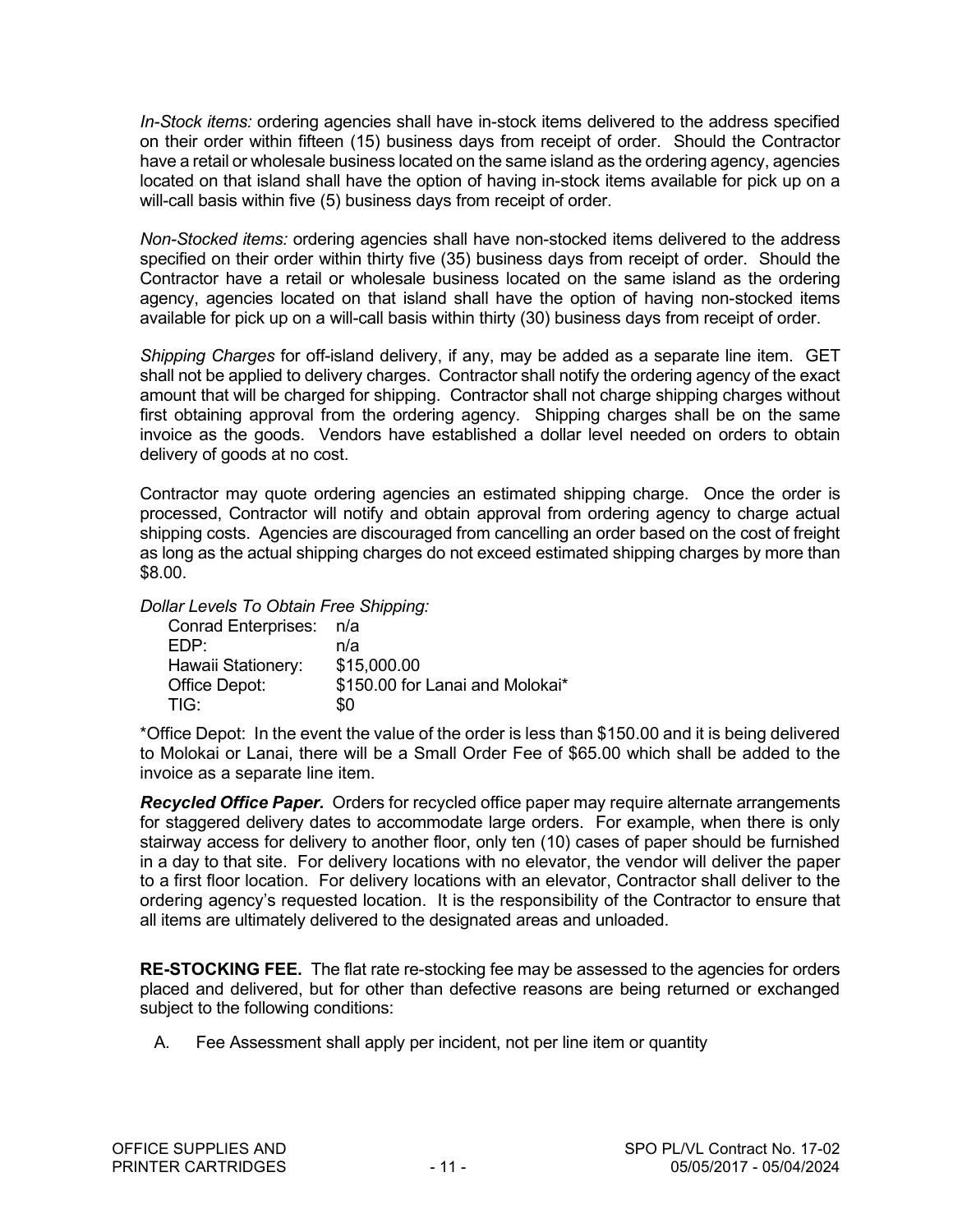B. Fee assessment shall not apply if erroneous delivery of items is due to typographical error, regardless of fault. It shall be vendor's responsibility to verify that each item's branch, description and ordering number match before delivering item(s) to agency.

| Fees: | <b>Conrad Enterprises:</b> | \$50.00/incident                  |
|-------|----------------------------|-----------------------------------|
|       | EDP:                       | \$45.00/incident                  |
|       | Hawaii Stationery:         | \$25.00/incident                  |
|       | Office Depot:              | None (if item is stocked on Oahu) |
|       | TIG <sup>.</sup>           | \$25.00/incident                  |

**INSPECTION.** Any products, damaged, defective or spoiled, should not be accepted by the ordering agency and the Contractor shall be responsible for replacement. Agencies are advised to inspect merchandise delivered immediately upon receipt and report any discrepancies to the Contractor within five (5) working days from delivery date.

Agencies should be alert of any scams where orders are falsely placed. All need to be vigilant in verifying the accuracy of each order being placed and received. If there is any suspicion of goods being delivered without proper documentation of the goods being ordered, please contact the State Procurement Office to report your findings.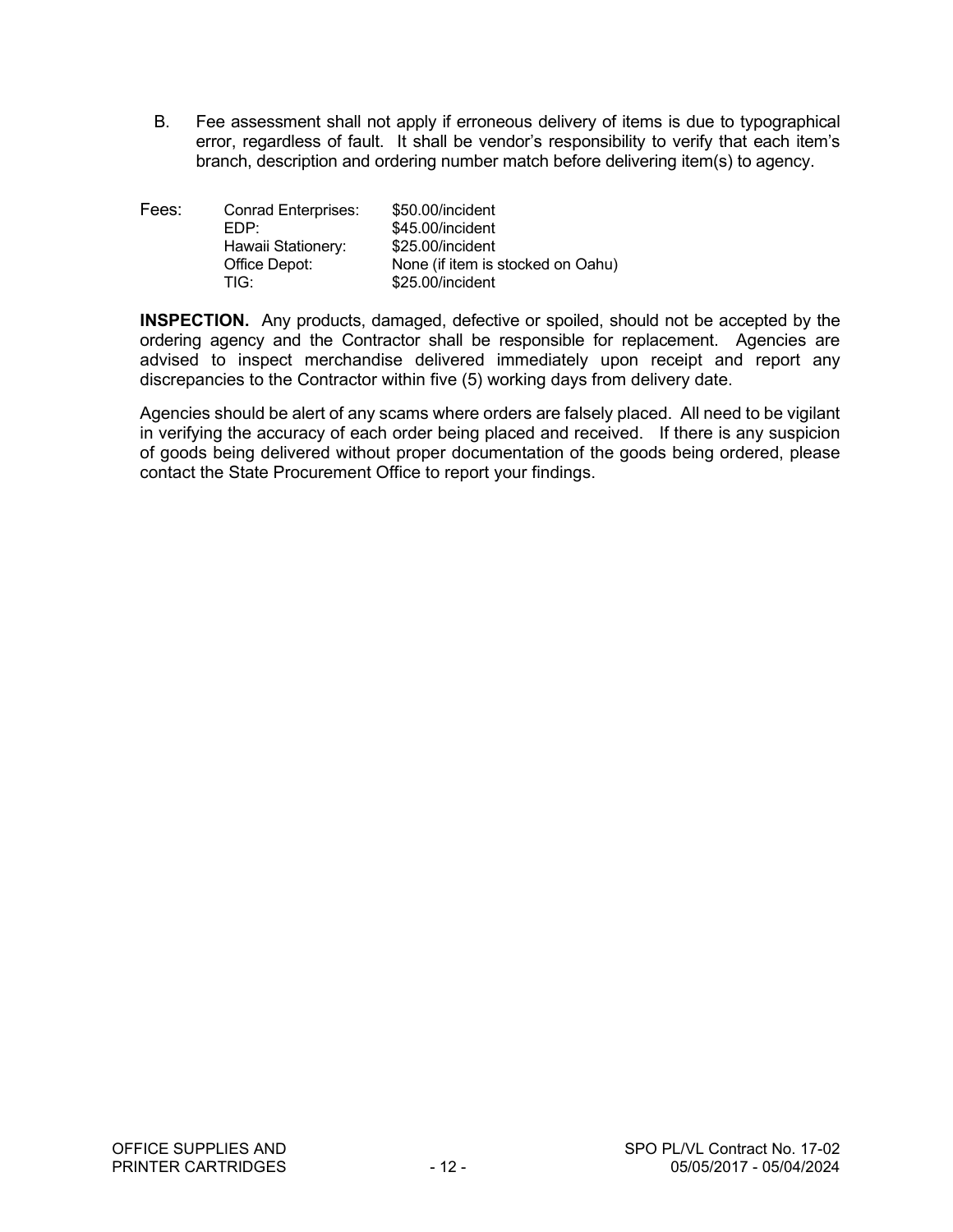## **PRICE LIST**

Agencies can purchase items on this price list (pgs 13-20) without obtaining additional quotes.

|                | <b>QUICK REFERENCE:</b>                                                                                                                                                                |                                            |            |                                             |
|----------------|----------------------------------------------------------------------------------------------------------------------------------------------------------------------------------------|--------------------------------------------|------------|---------------------------------------------|
|                | <b>GROUP 1: General Office Supplies</b><br>GROUP 2: Recycled Office Paper<br>page 13<br><b>GROUP 3: OEM Printer Cartridges</b><br>page 15<br><b>GROUP 4: Dated Products</b><br>page 20 |                                            |            | not awarded, go to vendor list instructions |
|                | description                                                                                                                                                                            | brand name/product number                  | unit price | contractor                                  |
|                | <b>GROUP 1: GENERAL OFFICE SUPPLIES</b>                                                                                                                                                |                                            |            |                                             |
|                | Note: There is no awarded contractor for<br>Price List, Group 1. Go to Vendor List<br>instructions on page 20.                                                                         |                                            |            |                                             |
|                |                                                                                                                                                                                        |                                            |            |                                             |
|                | <b>GROUP 2: RECYCLED OFFICE PAPER</b>                                                                                                                                                  |                                            |            | <b>Office Depot, LLC</b>                    |
|                |                                                                                                                                                                                        |                                            |            |                                             |
| $\mathbf{1}$   | BOND, XEROGRAPHIC, white, 3-hole<br>pre-punched,<br>premium, No.4, 20# sub, 8-1/2" x 11"<br>500 shts/rm, 10 rms/ctn<br>min. 30% recycled content                                       | Boise Aspen / 054901PCTN<br>OD SKU #534217 |            | \$62.30 ctn Office Depot                    |
| $\overline{2}$ | BOND, XEROGRAPHIC, white, dual<br>purpose, No. 4,<br>20# sub, 500 shts/rm, 8-1/2" x 11", 10<br>rms/ctn, min. 30% recycled content                                                      | Boise Aspen / 054901CTN<br>OD SKU # 116946 |            | \$55.85 ctn Office Depot                    |
| 3              | BOND, XEROGRAPHIC, white, dual<br>purpose, No. 4,<br>20# sub, 500 shts/rm, 8-1/2" x 14", 10<br>rms/ctn, min. 30% recycled content                                                      | Boise Aspen / 054904<br>OD SKU #942363     |            | \$75.60 ctn Office Depot                    |
| $\overline{4}$ | BOND, XEROGRAPHIC, white, dual<br>purpose, No. 4,<br>20# sub, 500 shts/rm, 11" x 17", 5<br>rms/ctn, min. 30% recycled content                                                          | Boise Aspen / 054907<br>OD SKU # 942426    |            | \$62.45 ctn Office Depot                    |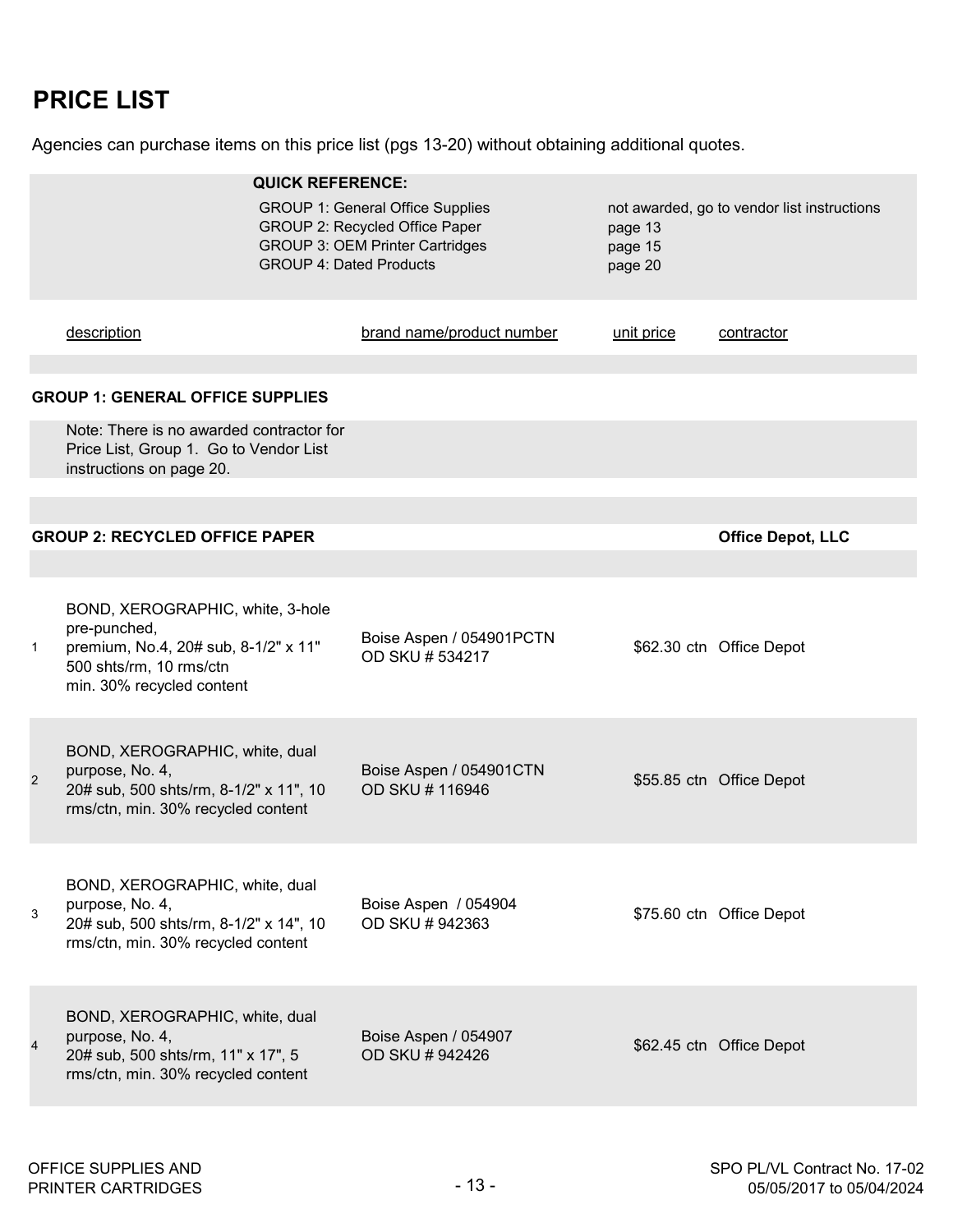|                | description                                                                                                                         | brand name/product number                                                                                                                                                                                                                                                                                                                                                                                                                           | unit price | contractor               |
|----------------|-------------------------------------------------------------------------------------------------------------------------------------|-----------------------------------------------------------------------------------------------------------------------------------------------------------------------------------------------------------------------------------------------------------------------------------------------------------------------------------------------------------------------------------------------------------------------------------------------------|------------|--------------------------|
| 5              | BOND, XEROGRAPHIC, Colored, dual<br>purpose, No. 4,<br>20# sub, 500 shts/rm, 10 rms/ctn,<br>8-1/2" x 11", min. 30% recycled content | Xerox/ 3R11230 - Lilac, 3R11231 -<br>Salmon, 3R20080 - Cherry,<br>3R20081 - Tan, 3R05857 - Green,<br>3R05856 - Blue, 3R20079 - Gray,<br>3R05862 - Ivory, 3R05861 -<br>Goldenrod, 3R05860 -Buff,<br>3R05858 - Yellow, 3R05859 - Pink                                                                                                                                                                                                                 |            | \$60.90 ctn Office Depot |
| 6              | BOND, XEROGRAPHIC, Colored, dual<br>purpose, No. 4,<br>20# sub, 500 shts/rm, 10 rms/ctn,<br>8-1/2" x 14", min. 30% recycled content | Xerox / 3R20089 - Goldenrod,<br>3R20086 - Green, 3R20087-Ivory,<br>3R20088 - Pink, 3R20084 - Blue,<br>3R20085 - Yellow                                                                                                                                                                                                                                                                                                                              |            | \$69.30 ctn Office Depot |
| $\overline{7}$ | BOND XENOGRAPHIC, colored, dual<br>purpose, No. 4,<br>20# sub, 500 shts/rm, 8-1/2" x 11", min.<br>30% recycled content              | Xerox/ 3R11230 OD SKU #<br>478156 - Lilac, 3R11231 OD SKU #<br>478123 - Salmon, 3R20080 OD<br>SKU # 919519 - Cherry, 3R20081<br>OD SKU #860581 - Tan, 3R05857<br>OD SKU # 345645 - Green,<br>3R05856 OD SKU # 345637 - Blue,<br>3R20079 OD SKU #345702 -<br>Gray, 3R05862 OD SKU #345694<br>-Ivory, 3R05861 OD SKU #<br>345686 - Goldenrod, 3R05860 OD<br>SKU #345678 - Buff, 3R05858 OD<br>SKU #345660 - Yellow, 3R05859<br>OD SKU # 345652 - Pink |            | \$6.09 rm Office Depot   |
| 8              | BOND XENOGRAPHIC, colored, dual<br>purpose, No. 4,<br>20# sub, 500 shts/rm, 8-1/2" x 14", min.<br>30% recycled content              | Xerox / 3R20089 OD SKU #<br>345769 - Goldenrod, 3R20086 OD<br>SKU # 345728 - Green, 3R20087<br>OD SKU # 345777 - Ivory,<br>3R20088 OD SKU # 345736 - Pink,<br>3R20084 OD SKU # 345710 -<br>Blue, 3R20085 OD SKU # 345744 -<br>Yellow                                                                                                                                                                                                                |            | \$6.93 rm Office Depot   |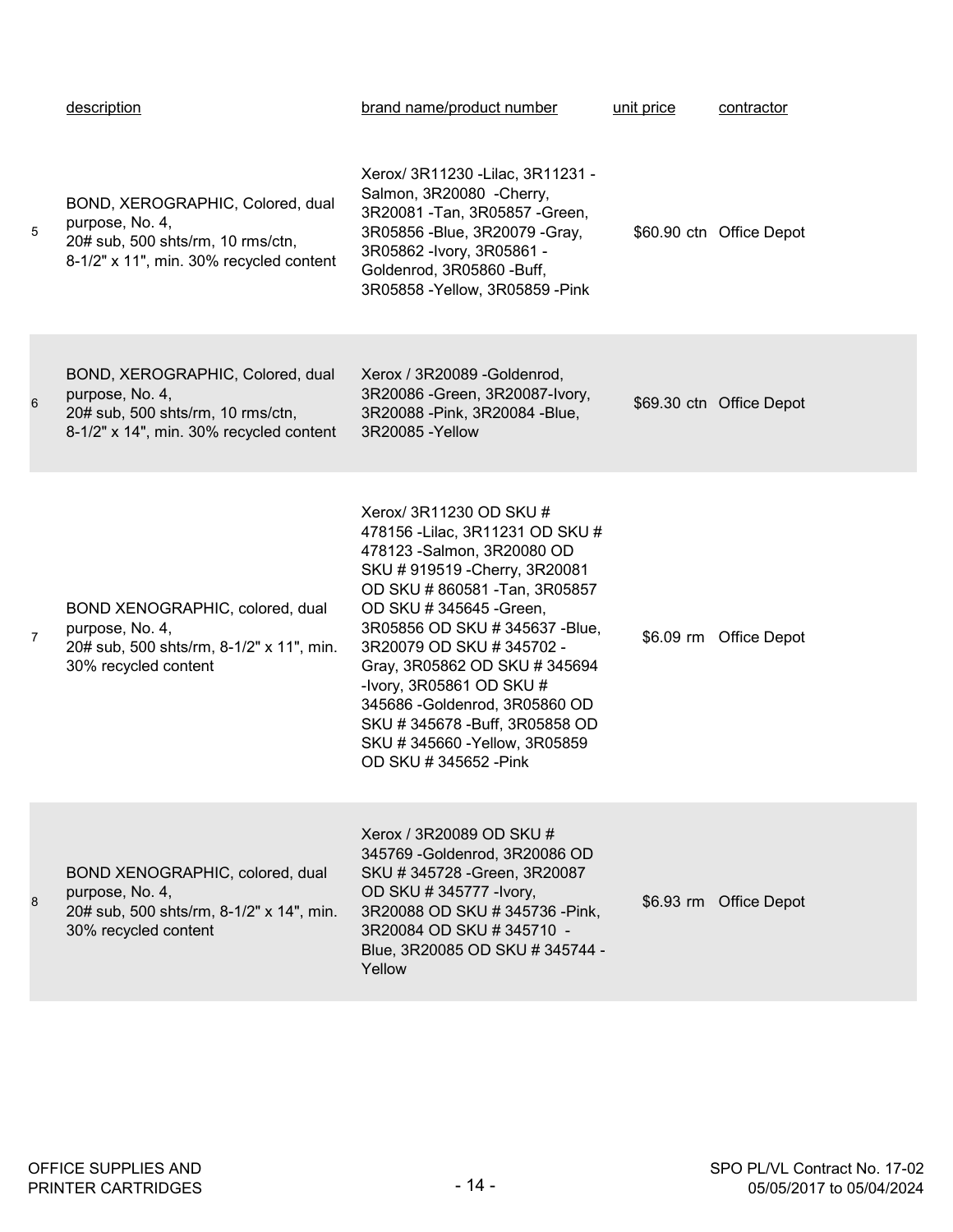|      | description                                                 | brand name/product number | unit price     | contractor                    |
|------|-------------------------------------------------------------|---------------------------|----------------|-------------------------------|
|      | <b>GROUP 3: PRINTER CARTRIDGES (OEM)</b>                    | Hewlett-Packard (HP)      |                | <b>EDP Products Co., Inc.</b> |
| 9    | HP Inkjet Print Cartridges, HP 61 - Black HP #SCCH561WN     |                           | \$13.73 ea EDP |                               |
| 10   | HP Inkjet Print Cartridges, HP 61- Tri-<br>color            | HP#SCCH562WN              | \$17.61 ea EDP |                               |
| 11   | HP Inkjet Print Cartridges, HP 94 - Black HP #SCC8765WN#140 |                           |                | \$17.77 ea Discontinued       |
| $+2$ | HP Inkjet Print, Cartridges, HP 95 - Tri-<br><b>Color</b>   | <b>HP #SCC8766WN#140</b>  |                | \$16.24 ea Discontinued       |
| 43   | HP Inkjet Print Cartridges, HP 96 - Black HP #SCC8767WN#140 |                           |                | \$33.21 ea Discontinued       |
| 14   | HP Inkjet Print Cartridges, HP 901-<br><b>Black</b>         | HP#SCCC653AN              | \$10.02 ea EDP |                               |
| 15   | HP Inkjet Print Cartridges, HP 901 - Tri-<br>color          | HP#SCCC656AN              | \$16.86 ea EDP |                               |
| 16   | HP Inkjet Print Cartridges, HP 950XL -<br><b>Black</b>      | HP#SCCN045AN              | \$31.44 ea EDP |                               |
| 17   | HP Inkjet Print Cartridges, HP 951XL -<br>Cyan              | HP#SCCN046AN              | \$23.65 ea EDP |                               |
| 18   | HP Inkjet Print Cartridges, HP 951XL -<br>Magenta           | HP#SCCN047AN              | \$23.65 ea EDP |                               |
| 19   | HP Inkjet Print Cartridges, HP 951XL -<br>Yellow            | HP#SCCN048AN              | \$23.65 ea EDP |                               |
| 20   | HP Inkjet Print Cartridges, HP 932XL -<br><b>Black</b>      | HP#SCCN053AN              | \$27.84 ea EDP |                               |
| 21   | HP Inkjet Print Cartridges, HP 933XL -<br>Cyan              | HP#SCCN054AN              | \$14.30 ea EDP |                               |
| 22   | HP Inkjet Print Cartridges, HP 933XL -<br>Magenta           | HP#SCCN055AN              | \$14.30 ea EDP |                               |
| 23   | HP Inkjet Print Cartridges, HP 933XL -<br>Yellow            | HP#SCCN056AN              | \$14.30 ea EDP |                               |
| 24   | HP Inkjet Print Cartridges, HP 970XL -<br><b>Black</b>      | HP#SCCN625AM              | \$96.98 ea EDP |                               |
| 25   | HP Inkjet Print Cartridges, HP 971XL -<br>Cyan              | HP#SCCN626AM              | \$95.96 ea EDP |                               |
| 26   | HP Inkjet Print Cartridges, HP 971XL -<br>Magenta           | HP#SCCN627AM              | \$95.96 ea EDP |                               |
| 27   | HP Inkjet Print Cartridges, HP 971XL -<br>Yellow            | HP#SCCN628AM              | \$95.96 ea EDP |                               |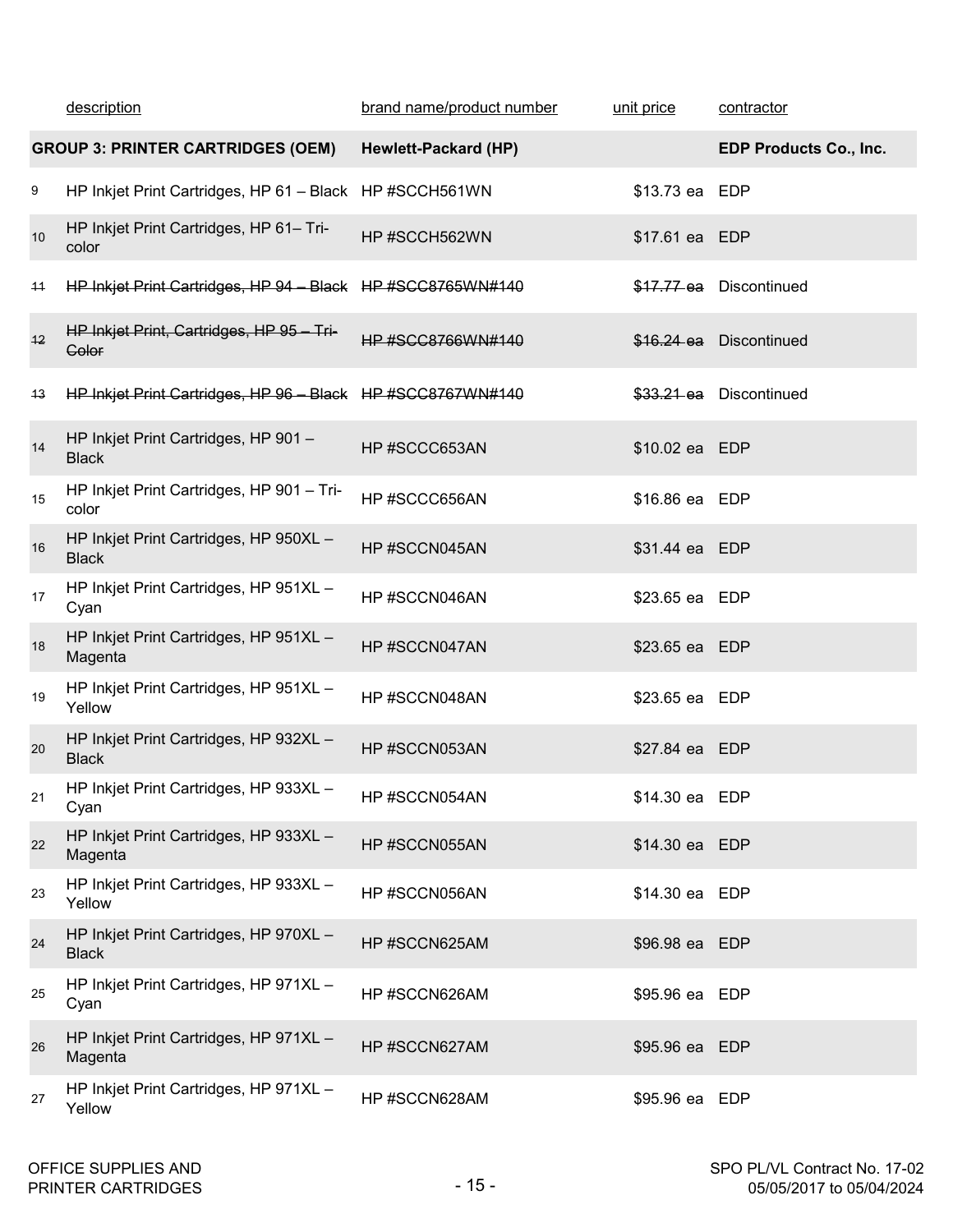|    | description                                                                              | brand name/product number | unit price      | contractor               |
|----|------------------------------------------------------------------------------------------|---------------------------|-----------------|--------------------------|
| 28 | HP LaserJet 1200, 1220, 3300, 3380,<br>Black, High Yield                                 | HP#SCC7115X               | \$44.75 ea EDP  |                          |
| 29 | HP LaserJet 10XX / 30XX Series, M1005<br>mfp, M1319 mfp, Black (retail packaging)        | HP#SCQ2612A               | \$49.53 ea EDP  |                          |
| 30 | HP LaserJet 10XX / 30XX Series, M1005<br>mfp, M1319 mfp, Black (white box<br>packaging*) | HP#SCQ2612AC              | \$51.42 ea EDP  |                          |
| 31 | HP LaserJet 1160, 1320, 3390, Black                                                      | HP#SCQ5949A               | \$59.97 ea EDP  |                          |
| 32 | HP LaserJet 1300, 1300n, 1300 Xi, Black HP #SCQ2613X                                     |                           | \$72.23 ea EDP  |                          |
| 33 | <b>HP LaserJet 2300 Series, Black</b>                                                    | <b>HP #SCQ2610A</b>       |                 | \$72.45 ea Discontinued  |
| 34 | <b>HP LaserJet 4100, Black</b>                                                           | <b>HP #SCC8061X</b>       |                 | \$114.99 ea Discontinued |
| 35 | HP LaserJet 4200, Black                                                                  | HP#SCQ1338A               | \$125.59 ea EDP |                          |
| 36 | HP LaserJet 4250, 4350, Black (retail<br>packaging)                                      | HP#SCQ5942X               | \$192.66 ea EDP |                          |
| 37 | HP LaserJet 4250, 4350, Black (white box HP #SCQ5942YC<br>packaging*)                    |                           | \$218.36 ea EDP |                          |
| 38 | HP LaserJet P2015, M2727 mfp, Black<br>(retail packaging)                                | HP#SCQ7553X               | \$80.47 ea EDP  |                          |
| 39 | HP LaserJet P2015, M2727 mfp, Black<br>(white box packaging*)                            | HP#SCQ7553XC              | \$87.22 ea EDP  |                          |
| 40 | HP LaserJet P4014, P4015, P4515, Black HP #SCCC364A                                      |                           | \$131.75 ea EDP |                          |
| 41 | HP LaserJet P4015, P4515, Black, High<br>Yield (retail packaging)                        | HP#SCCC364X               | \$210.69 ea EDP |                          |
| 42 | HP LaserJet P4015, P4515, Black, High<br>Yield (white box packaging*)                    | HP#SCCC364XC              | \$202.64 ea EDP |                          |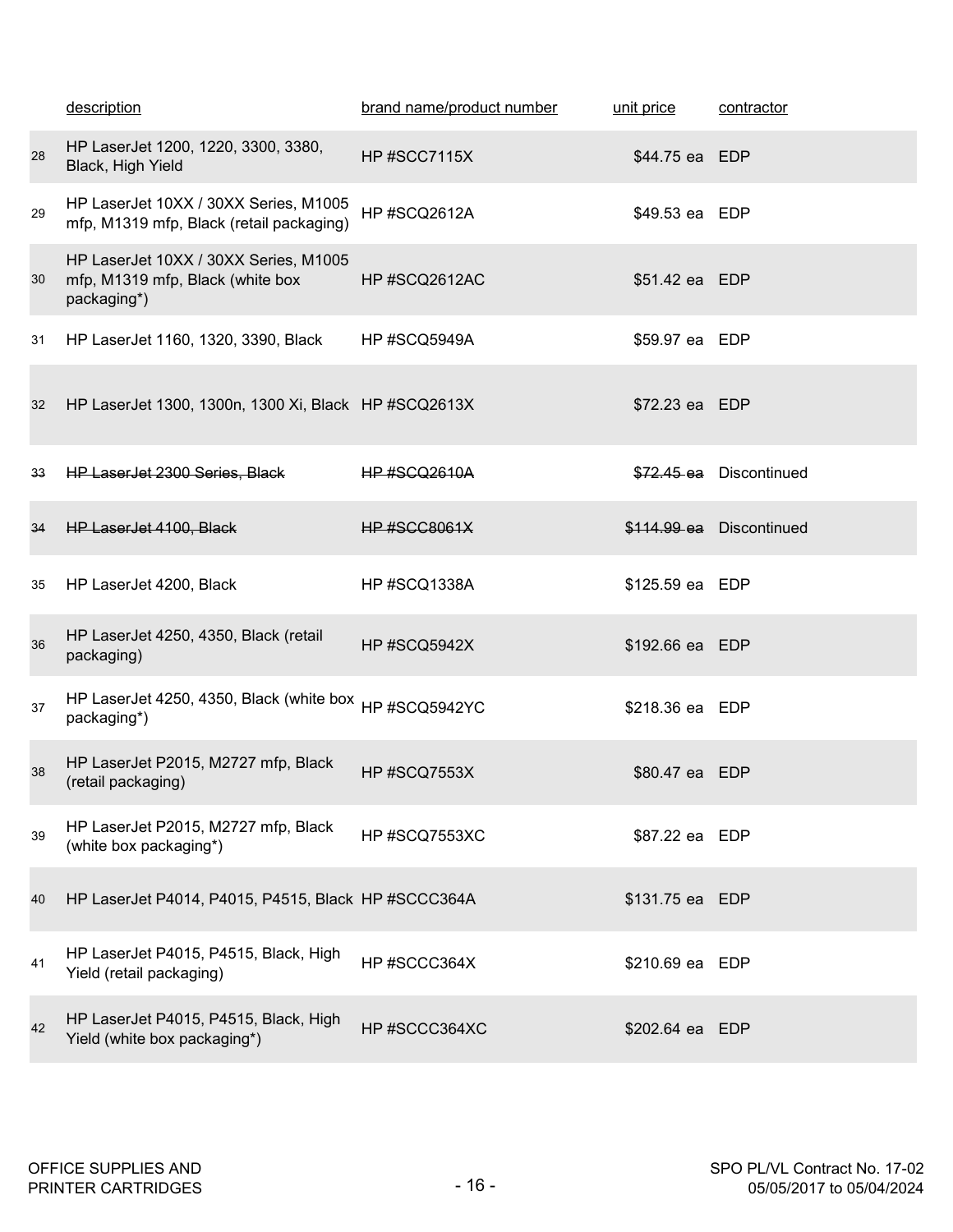|    | description                                                                    | brand name/product number | unit price      | contractor |
|----|--------------------------------------------------------------------------------|---------------------------|-----------------|------------|
| 43 | HP LaserJet CP2025, CM2320 mfp,<br>Black (retail packaging)                    | HP#SCCC530A               | \$89.06 ea EDP  |            |
| 44 | HP LaserJet CP2025, CM2320 mfp,<br>Black (white box packaging*)                | HP#SCCC530AC              | \$82.71 ea EDP  |            |
| 45 | HP LaserJet CP2025, CM2320 mfp, Cyan<br>(retail packaging)                     | HP#SCCC531A               | \$87.91 ea EDP  |            |
| 46 | HP LaserJet CP2025, CM2320 mfp, Cyan<br>(white box packaging*)                 | HP#SCCC531AC              | \$81.69 ea EDP  |            |
| 47 | HP LaserJet CP2025, CM2320 mfp,<br>Yellow (retail packaging)                   | HP#SCCC532A               | \$87.91 ea EDP  |            |
| 48 | HP LaserJet CP2025, CM2320 mfp,<br>Yellow (white box packaging*)               | HP#SCCC532AC              | \$81.69 ea EDP  |            |
| 49 | HP LaserJet CP2025, CM2320 mfp,<br>Magenta (retail packaging)                  | HP#SCCC533A               | \$87.91 ea EDP  |            |
| 50 | HP LaserJet CP2025, CM2320 mfp,<br>Magenta (white box packaging*)              | HP#SCCC533AC              | \$81.69 ea EDP  |            |
| 51 | HP LaserJet P3015, M521/ M525 mfp,<br>Black, High Yield (retail packaging)     | HP #SCCE255X              | \$163.92 ea EDP |            |
| 52 | HP LaserJet P3015, M521/ M525 mfp,<br>Black, High Yield (white box packaging*) | HP#SCCE255XC              | \$153.82 ea EDP |            |
| 53 | HP LaserJet P1606, M1536 mfp, Black<br>(retail packaging)                      | HP#SCCE278A               | \$59.06 ea EDP  |            |
| 54 | HP LaserJet P1606, M1536 mfp, Black<br>(white box packaging*)                  | HP#SCCE278AC              | \$55.28         | <b>EDP</b> |
| 55 | HP LaserJet P1102, M1212/ 1217 mfp,<br>Black (retail packaging)                | HP#SCCE285A               | \$51.24         | <b>EDP</b> |
| 56 | HP LaserJet P1102, M1212/ 1217 mfp,<br>Black (white box packaging*)            | HP#SCCE285AC              | \$49.20         | <b>EDP</b> |
| 57 | HP LaserJet M4555 mfp, M601, M602,<br>M603, Black                              | HP#SCCE390A               | \$132.79        | <b>EDP</b> |
| 58 | HP LaserJet M4555 mfp, M602, M603,<br>Black, High Yield (retail packaging)     | HP#SCCE390X               | \$197.49 ea EDP |            |
| 59 | HP LaserJet M4555 mfp, M602, M603,<br>Black, High Yield (white box packaging*) | HP#SCCE390XC              | \$191.20 ea EDP |            |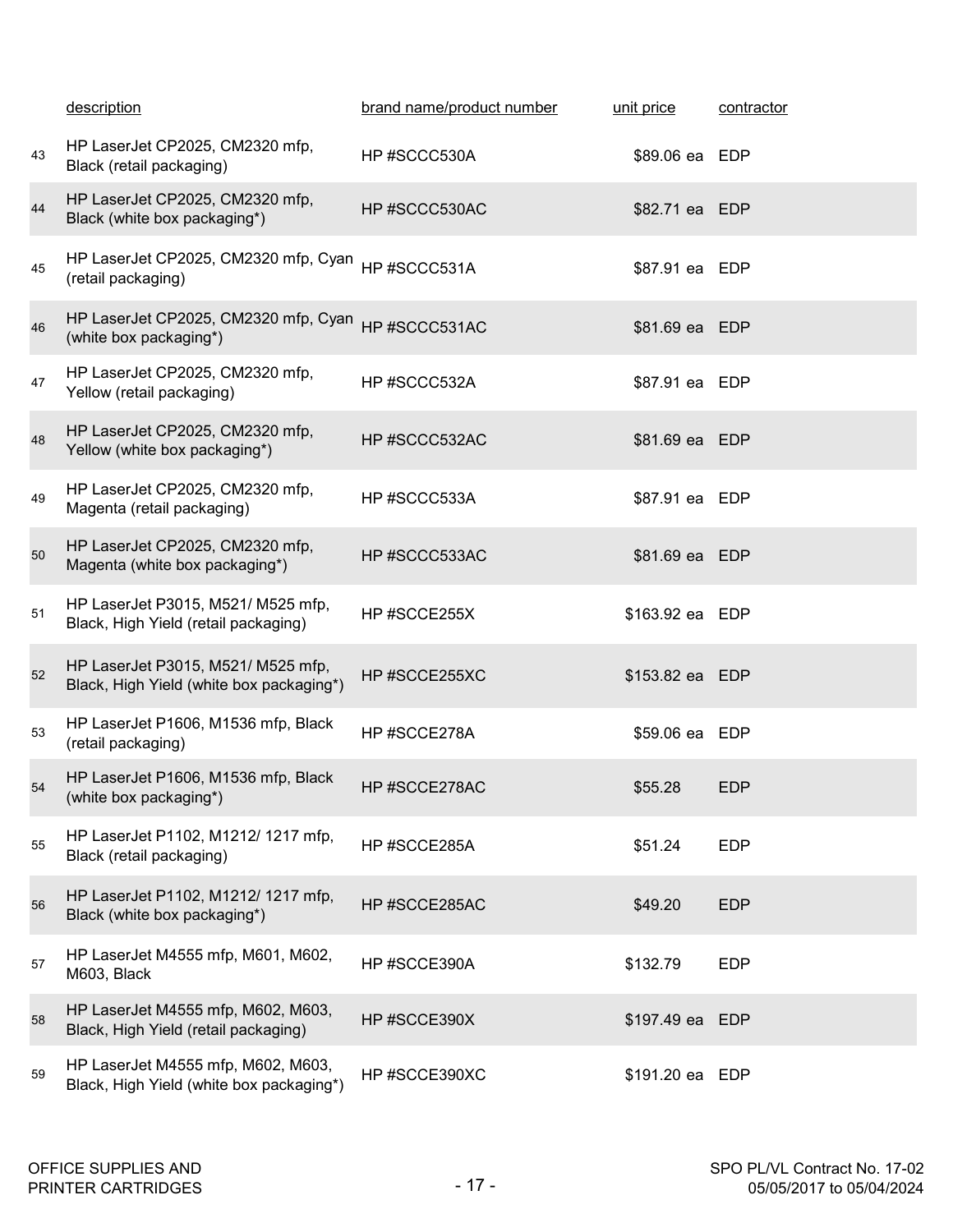|    | description                                                                            | brand name/product number | unit price | contractor |
|----|----------------------------------------------------------------------------------------|---------------------------|------------|------------|
| 60 | HP LaserJet M551, M570, M575 mfp,<br>Black (retail packaging, standard yield)          | HP#SCCE400A               | \$113.77   | <b>EDP</b> |
| 61 | HP LaserJet M551, M570, M575 mfp,<br>Black (white box packaging*, high yield)          | HP#SCCE400YC              | \$150.74   | <b>EDP</b> |
| 62 | HP LaserJet M551, M570, M575 mfp,<br>Cyan (retail packaging, standard yield)           | HP#SCCE401A               | \$163.90   | <b>EDP</b> |
| 63 | HP LaserJet M551, M570, M575 mfp,<br>Cyan (white box packaging*, high yield)           | HP#SCCE401YC              | \$202.70   | <b>EDP</b> |
| 64 | HP LaserJet M551, M570, M575 mfp,<br>Yellow (retail packaging, standard yield)         | HP#SCCE402A               | \$163.90   | <b>EDP</b> |
| 65 | HP LaserJet M551, M570, M575 mfp,<br>Yellow (white box packaging*, high yield)         | HP#SCCE402YC              | \$202.70   | <b>EDP</b> |
| 66 | HP LaserJet M551, M570, M575 mfp,<br>Magenta (retail packaging, standard yield)        | HP#SCCE403A               | \$163.90   | <b>EDP</b> |
| 67 | HP LaserJet M551, M570, M575 mfp,<br>Magenta (white box packaging*, high<br>yield)     | HP#SCCE403YC              | \$202.70   | <b>EDP</b> |
| 68 | HP LaserJet M375nw mfp, M451, M475<br>mfp, Black, High Yield (retail packaging)        | HP#SCCE410X               | \$77.14    | <b>EDP</b> |
| 69 | HP LaserJet M375nw mfp, M451, M475<br>mfp, Black, High Yield (white box<br>packaging*) | HP#SCCE410XC              | \$71.32    | <b>EDP</b> |
| 70 | HP LaserJet M375nw mfp, M451, M475<br>mfp, Cyan (retail packaging)                     | HP#SCCE411A               | \$88.47    | <b>EDP</b> |
| 71 | HP LaserJet M375nw mfp, M451, M475<br>mfp, Cyan (white box packaging*)                 | HP#SCCE411AC              | \$81.38    | <b>EDP</b> |
| 72 | HP LaserJet M375nw mfp, M451, M475<br>mfp, Yellow (retail packaging)                   | HP#SCCE412A               | \$88.47    | <b>EDP</b> |
| 73 | HP LaserJet M375nw mfp, M451, M475<br>mfp, Yellow (white box packaging*)               | HP#SCCE412AC              | \$81.38    | <b>EDP</b> |
| 74 | HP LaserJet M375nw mfp, M451, M475<br>mfp, Magenta (retail packaging)                  | HP#SCCE413A               | \$88.47    | <b>EDP</b> |
| 75 | HP LaserJet M375nw mfp, M451, M475<br>mfp, Magenta (white box packaging*)              | HP#SCCE413AC              | \$81.38    | <b>EDP</b> |
| 76 | HP LaserJet P2035, P2055, Black (retail<br>packaging)                                  | HP#SCCE505A               | \$70.27    | <b>EDP</b> |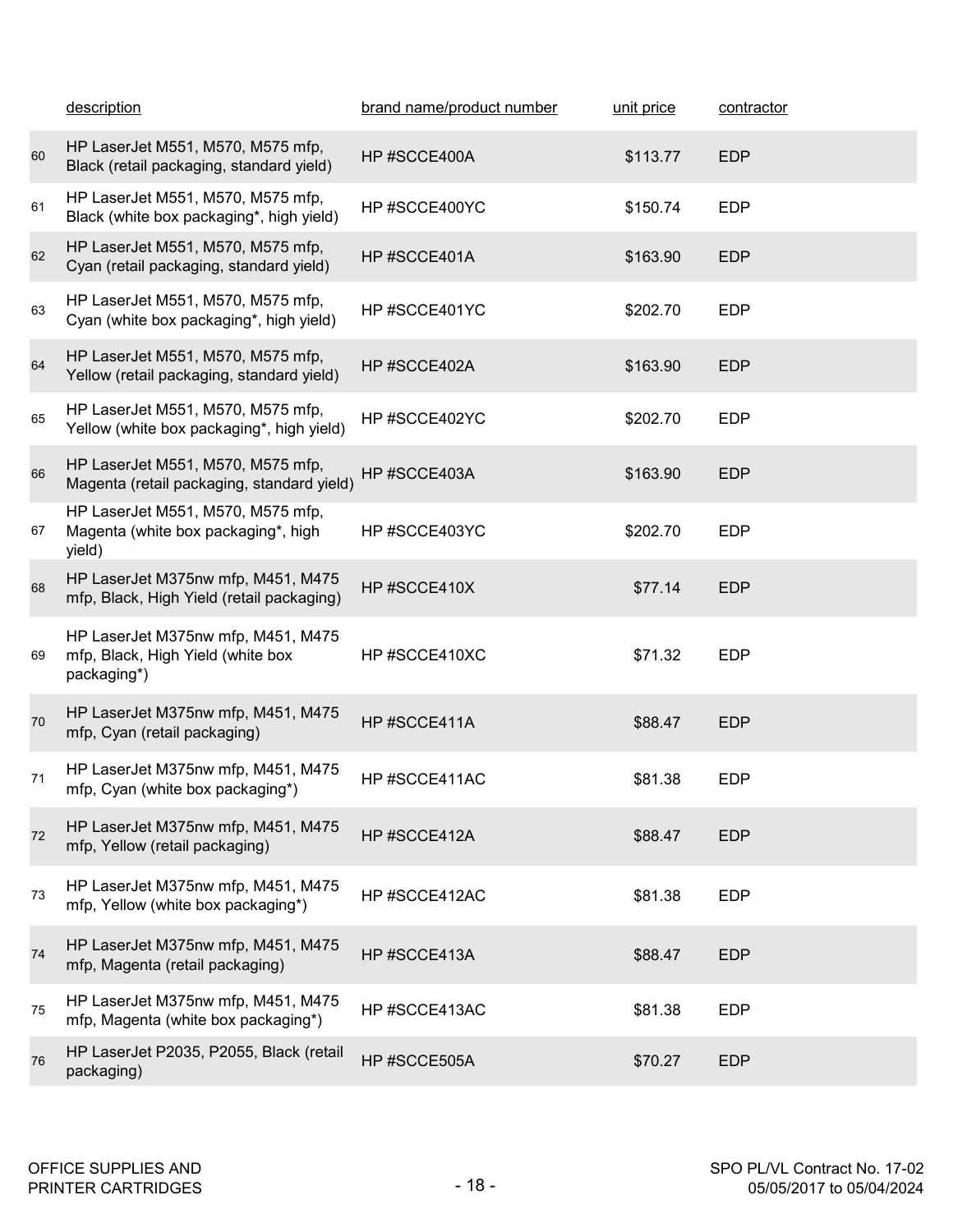|    | description                                                                             | brand name/product number | unit price | contractor |
|----|-----------------------------------------------------------------------------------------|---------------------------|------------|------------|
| 77 | HP LaserJet P2035, P2055, Black (white<br>box packaging*)                               | HP#SCCE505AC              | \$63.45    | <b>EDP</b> |
| 78 | HP LaserJet P1505, M1522n mfp, Black<br>(retail packaging)                              | HP#SCCB436A               | \$49.79    | <b>EDP</b> |
| 79 | HP LaserJet P1505, M1522n mfp, Black<br>(white box packaging*)                          | HP#SCCB436AC              | \$51.68    | <b>EDP</b> |
| 80 | HP LaserJet M251, M276 mfp, Black                                                       | HP#SCCF210A               | \$52.51    | <b>EDP</b> |
| 81 | HP LaserJet M251, M276 mfp, Cyan                                                        | HP#SCCF211A               | \$63.85    | <b>EDP</b> |
| 82 | HP LaserJet M251, M276 mfp, Yellow                                                      | HP#SCCF212A               | \$63.85    | <b>EDP</b> |
| 83 | HP LaserJet M251, M276 mfp, Magenta                                                     | HP#SCCF213A               | \$63.85    | <b>EDP</b> |
| 84 | HP LaserJet M401, M425, Black, High<br>Yield (retail packaging)                         | HP#SCCF280X               | \$127.01   | <b>EDP</b> |
| 85 | HP LaserJet M401, M425, Black, High<br>Yield (white box packaging*)                     | HP#SCCF280XC              | \$117.58   | <b>EDP</b> |
| 86 | HP LaserJet 4345 mfp, M4345 mfp, Black<br>(retail packaging, standard yield)            | HP#SCQ5945A               | \$155.07   | <b>EDP</b> |
| 87 | HP LaserJet 4345 mfp, M4345 mfp, Black<br>(white box packaging*, high yield)            | HP#SCQ5945YC              | \$187.94   | <b>EDP</b> |
| 88 | HP LaserJet P3005, M3027 mfp, M3035<br>mfp, Black, High Yield (retail packaging)        | HP#SCQ7551X               | \$117.56   | <b>EDP</b> |
| 89 | HP LaserJet P3005, M3027 mfp, M3035<br>mfp, Black, High Yield (white box<br>packaging*) | HP#SCQ7551XC              | \$122.80   | <b>EDP</b> |

\*Note: HP's "White Box" packaging is an equivalent to standard retail product in performance and in some instances offers higher page yields than the retail product. The "White Box" product is new and in most cases offers end-users considerable cost savings by foregoing retail packaging.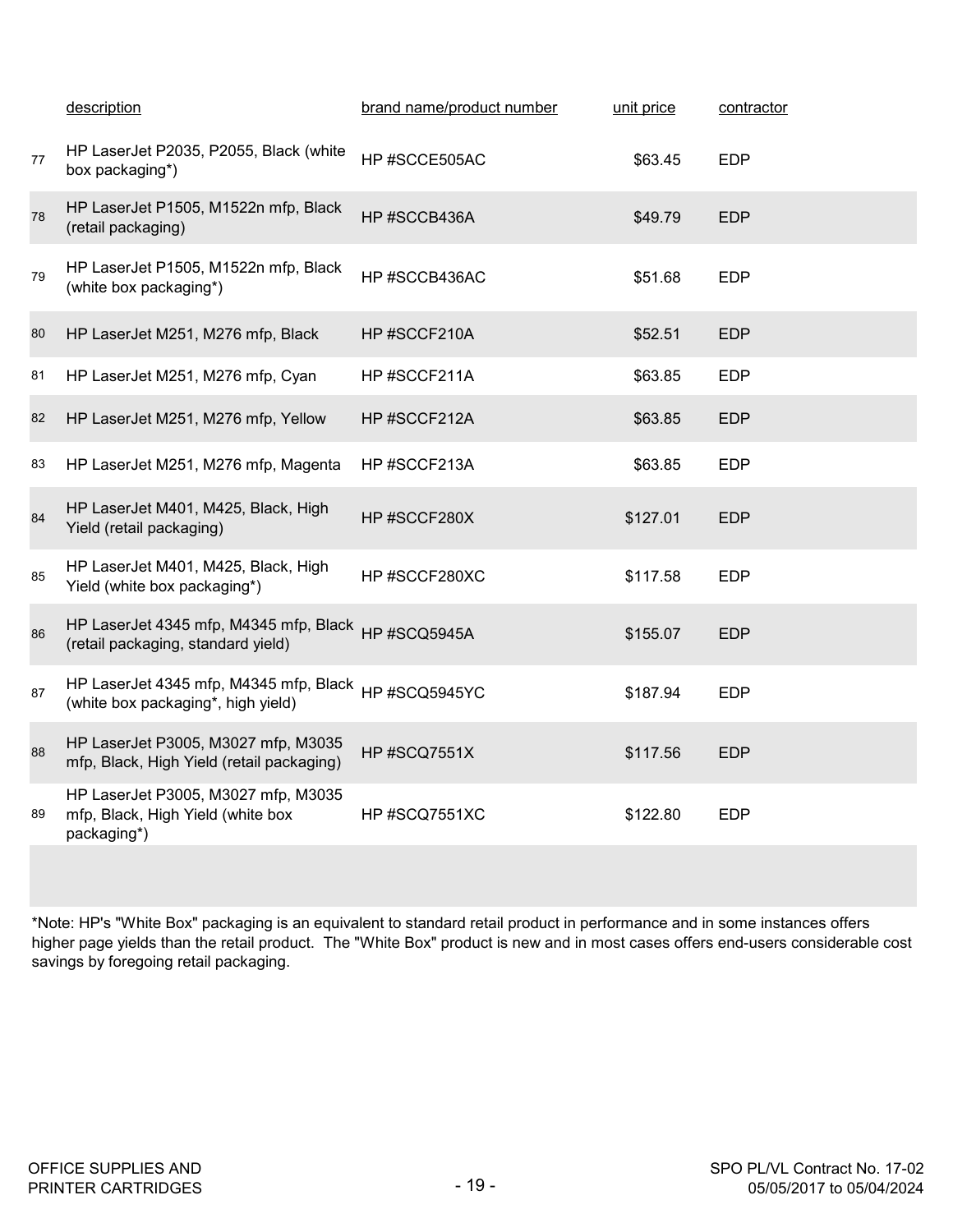|    | description                                                                                                                                                          | brand name/product number               | unit price       | contractor                         |
|----|----------------------------------------------------------------------------------------------------------------------------------------------------------------------|-----------------------------------------|------------------|------------------------------------|
|    | <b>GROUP 4: DATED PRODUCTS</b>                                                                                                                                       |                                         |                  | <b>CONRAD ENTERPRISES,</b><br>INC. |
| 90 | Jumbo Book Style, 3-1/2" x 6", 2 pages<br>per day, 1/2 hour appointments on left<br>page, holes 2" apart, one tab per month,<br>two color printing                   | AT A GLANCE/E51750                      | \$6.56 ea Conrad |                                    |
| 91 | Wall/Desk Calendar, ~21-3/4" x 17", 12<br>months, 1 month per tear-off sheet, 2<br>eyelets at top for hanging, nonrefillable,<br>ruled daily writing blocks, Black   | AT A GLANCE/SK2400                      | \$2.97 ea Conrad |                                    |
| 92 | 12-Month Wall Calendar, 24" x 36",<br>reversible (vertical year on one side,<br>horizontal year on the other side)                                                   | AT A GLANCE/PM21228                     | \$9.88 ea Conrad |                                    |
| 93 | Weekly, Professional Appointment Book,<br>8" x 11", 1 week per two pages, 1/4-hour<br>appointments, limited times on weekends, MINDER/G52000<br>nonrefillable, Black | AT A GLANCE DAY                         | \$7.46 ea Conrad |                                    |
| 94 | Monthly, 6-7/8" x 8-3/4", 1 month per two AT A GLANCE DAY<br>pages, memo section, nonrefillable, Black MINDER/G40000                                                 |                                         | \$6.13 ea Conrad |                                    |
| 95 | Monthly, 7-7/8" x 11-7/8", 1 month per two<br>pages, 14-months (Dec.-Jan.), ruled daily<br>squares, nonrefillable, Black                                             | AT A GLANCE DAY<br><b>MINDER/G47000</b> | \$4.41 ea Conrad |                                    |

FOR ALL DATED PRODUCTS: Please note that orders for the following calendar year should be placed before September 30 of that year to guarantee availability.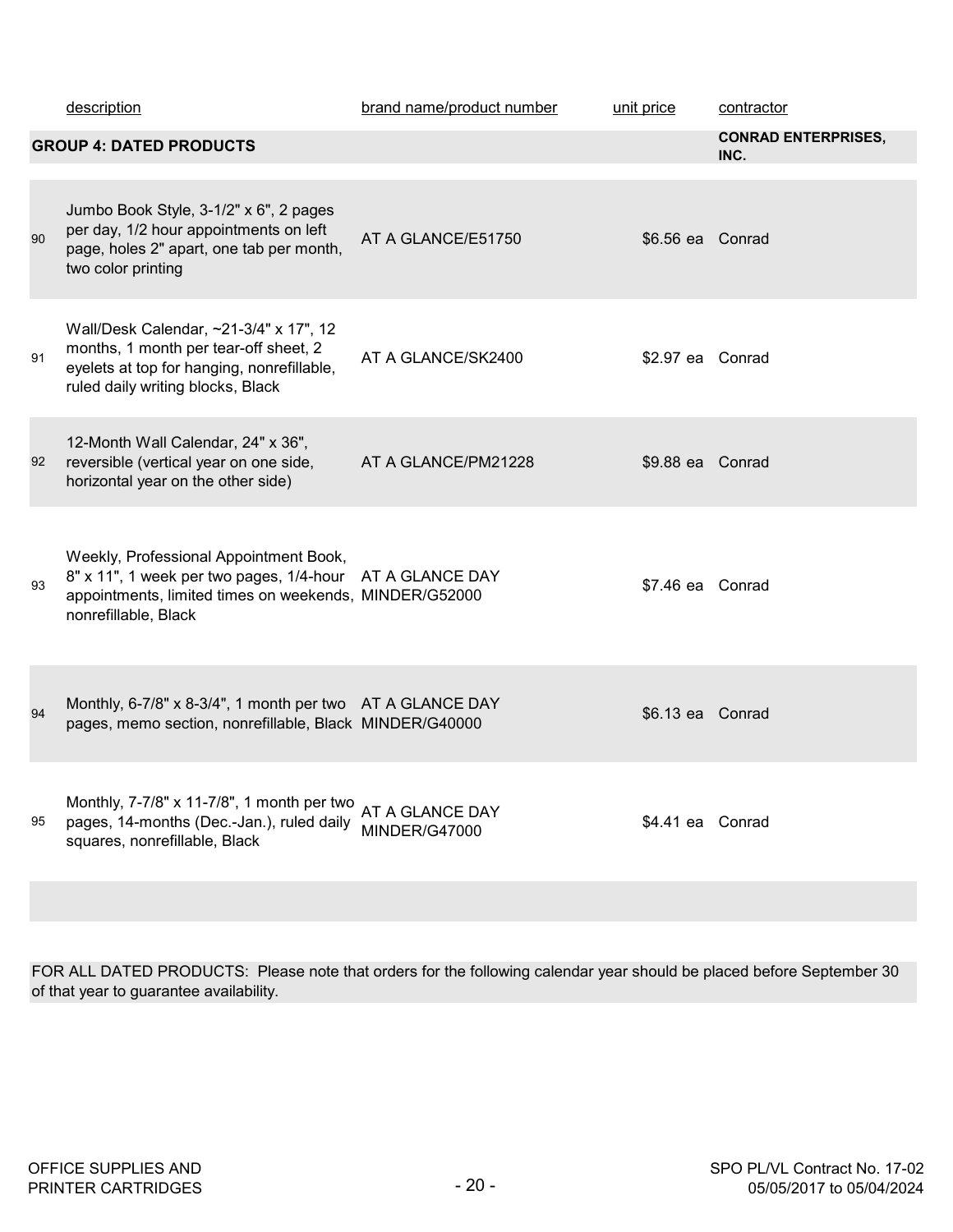## **VENDOR LIST INSTRUCTIONS**

## **MINIMUM NUMBER OF QUOTATIONS.**

To purchase the exact same item (brand name and number) listed on the Price List from a vendor other than the Price List awarded vendor: Agencies are required to obtain a minimum of two (2) quotes for all dollar levels from the Contractors listed under "Office Supply Vendors" or "Printer Cartridge Vendors," as applicable. The price listed on the Price List is not considered as a quote.

Example: you want to order item 9: HP Inkjet Print Cartridges, HP 61 - Black. On the Price List, the brand and product number is listed as HP #SCCH561WN from EDP Products Co., Inc. at \$12.68/each. You can order HP #SCCH561WN from EDP Products Co., Inc. at \$12.68/each without obtaining quotes. However, if you want to order the same printer cartridge but do NOT want to order from EDP Products Co., Inc., then you must obtain two (2) quotes from the other Printer Cartridge Vendors for Hewlett-Packard listed on page 21.

To purchase items NOT on the Price List: Agencies are required to obtain quotations from the Contractors listed under "Office Supply Vendors" or "Printer Cartridge Vendors," as applicable. Agencies are encouraged to obtain as many quotes as necessary to determine the most cost effective option.

- a) Obtain at least one (1) quote for expenditures less than \$5,000; and
- b) Obtain at least three (3) written quotes for expenditures \$5,000 or more

**Consideration of Quotations.** Agencies shall consider all quotations received. Purchase shall be made from the Contractor with the most cost effective option, except in situations where the most cost effective option fails to meet the needs of the agencies.

**Uniform request for quotations**. When obtaining multiple quotes, Agencies shall prepare a uniform request for product and pricing quotations and submit the uniform request to all Contractors. Agencies may use Form SPO-010A, Small Purchase Quotation Form, or similar to request for quotes.

**Failure to receive quotations**. Agencies that are unable to obtain the minimum number of quotes specified above should document the information accordingly to provide proof that agency did their due diligence.

#### **OFFICE SUPPLY VENDORS**

The approved vendor(s) for office supplies is listed below.

- Conrad Enterprises
- Hawaii Stationery
- Office Depot, LLC

**SPO Price and Vendor List Contract No. 17-02** will be typed on purchase orders issued against this price and vendor list contract. For pCard purchases, the SPO Price and Vendor List Contract No. 17-02 shall be notated on the appropriate transaction document.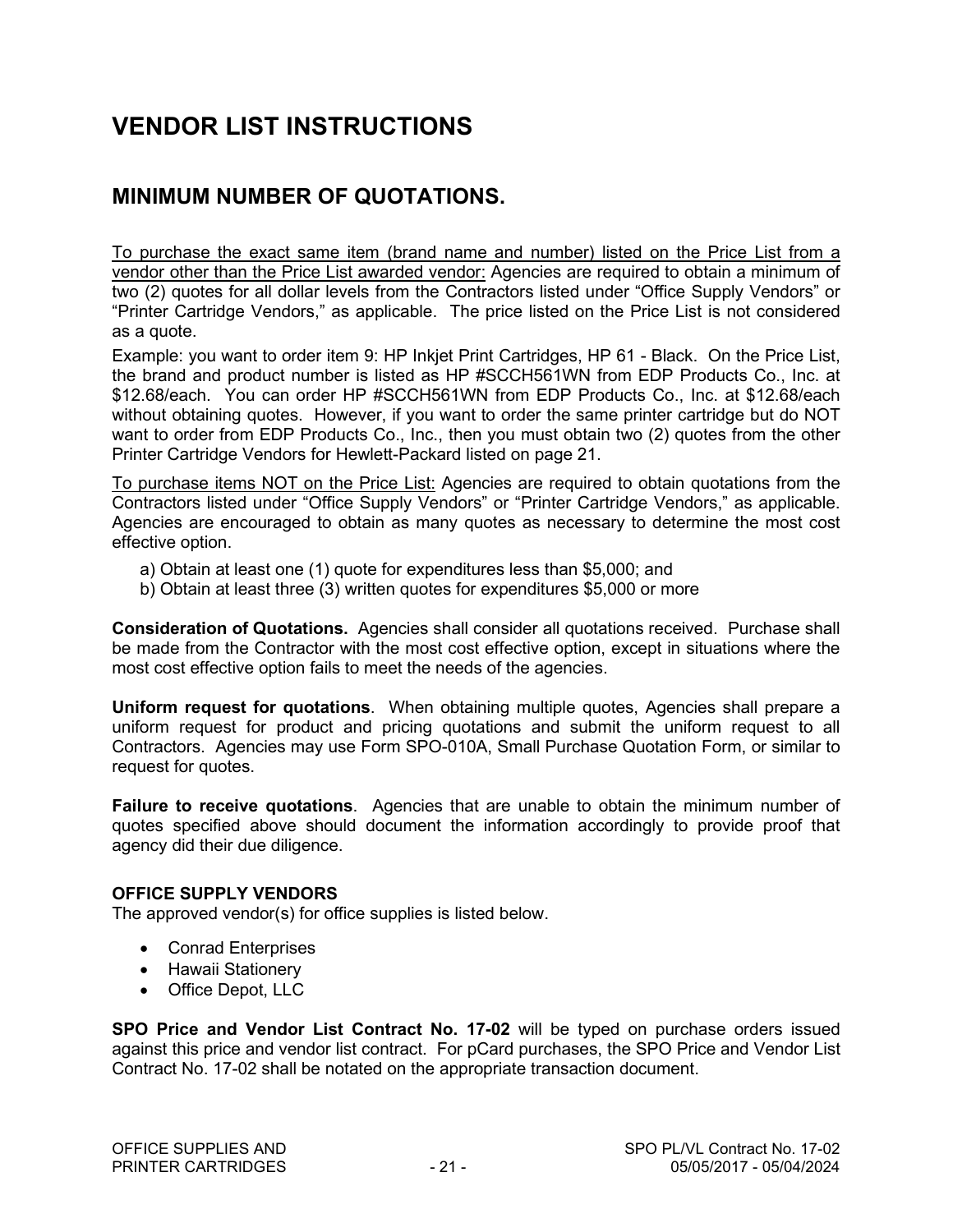## **OFFICE SUPPLY PRODUCT CATEGORIES**

|  |  | This SPO vendor List shall apply only to the below categories of office supply products: |
|--|--|------------------------------------------------------------------------------------------|
|  |  |                                                                                          |

| Category:                                                                | Includes (but is not limited to):                                                                                                                                                                                                                                                            |
|--------------------------------------------------------------------------|----------------------------------------------------------------------------------------------------------------------------------------------------------------------------------------------------------------------------------------------------------------------------------------------|
| <b>Binders and Binding Systems</b>                                       | binders, binding systems combs and spines, binding<br>covers, binding indexes, binding cases, presentation<br>books                                                                                                                                                                          |
| Boards (Bulletin, Chalk, Display, Dry-<br>Erase, Easels) and Accessories | bulletin boards, chalk boards, cork boards, dry erase<br>boards, easels, easel pads, board mounts, mounting<br>hardware                                                                                                                                                                      |
| <b>Calculators and Accessories</b>                                       | handheld calculators, printing calculators, calculator<br>ink, calculator spools, adding machine tape                                                                                                                                                                                        |
| Calendars, Refills, Stands, and<br><b>Appointment Books</b>              | desk calendar refills, desk calendar bases, wall<br>calendars, appointment books/planners, diaries,<br>planners, refill sets                                                                                                                                                                 |
| Cables, Adapters, Power Products and<br><b>Batteries</b>                 | extension cords, household batteries, cables,<br>adapters, chargers, surge protectors, battery backup<br>systems                                                                                                                                                                             |
| <b>Chair Mats</b>                                                        | chair mats                                                                                                                                                                                                                                                                                   |
| Clips, Tacks and Rubber bands                                            | binder clips, paper clips, bulldog clips, panel clips, lea<br>book rings, push pins, thumb tacks, rubber bands,<br>paper clip holders, suction cup hooks                                                                                                                                     |
| <b>Computer Components, Peripherals</b><br>and Accessories               | computer cleaners, monitor screen filters, card<br>readers, flash memory, USB drives, zip disks,<br>keyboards, mice, wrist rests                                                                                                                                                             |
| Desk Accessories and Workspace<br>Organizers                             | call bells, bookends, book racks, card files,<br>copyholders, drawer organizers, letter trays, display<br>racks, sorters, wall organizers, desk protectors,<br>gavels, clipboards, magnification products, pen and<br>pencil holders, wastebaskets, desktop shelves,<br>sorters              |
| Files, Folders, Pockets and Sleeves                                      | expanding files, file sorters, file folders, hanging file<br>folders, file holders, folder dividers, file backs, tabs,<br>tab inserts, tab reinforcement, fasteners, pocket files,<br>report covers, sheet protectors, card and photo<br>sleeves, binder pockets, index dividers, portfolios |
| Flags, Self-Stick Notes and Dispensers                                   | page flags, message flags, arrow flags, standard<br>flags, self-stick notes, dispensers/holders                                                                                                                                                                                              |
| Labels and Labeling Systems                                              | label makers, labels, label tape, label holders, label<br>protectors                                                                                                                                                                                                                         |
| Mailroom Supplies (not including heavy<br>equipment)                     | finger pads, envelope moisteners, envelopes (except<br>those mandated by an existing SPO Price List), clasp<br>envelopes, business envelopes, interoffice envelopes<br>mailing boxes, mailing tubes, stretch film, bubble<br>wrap, packing peanuts, letter openers, sorters                  |
| Notebooks, Recordkeeping and<br><b>Reference Materials</b>               | steno books, writing pads, spiral bound notebooks,<br>index cards, journals, recordkeeping, phone message<br>books, fax message books, diaries, reference<br>materials (dictionaries, thesaurus, maps)                                                                                       |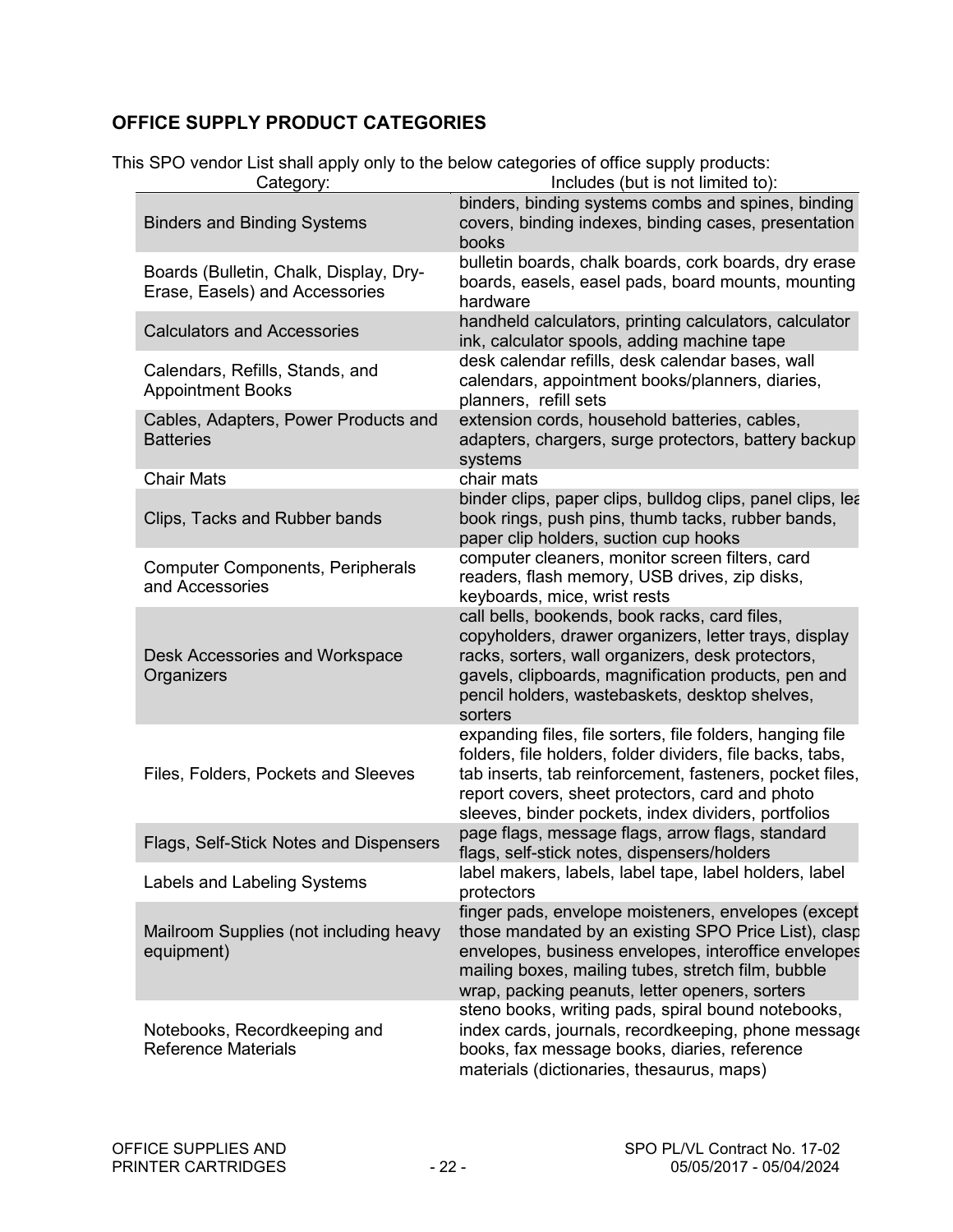| Category:                                                 | Includes (but is not limited to):                                                                                                                                                                                                                   |
|-----------------------------------------------------------|-----------------------------------------------------------------------------------------------------------------------------------------------------------------------------------------------------------------------------------------------------|
| Paper, Office (Recycled Only)                             | color paper, copy paper, computer paper, 8-1/2" x 11<br>size, 8-1/2" x 14" size, 11" x 14" size, filler paper<br>electric punches, manual punches, heavy duty                                                                                       |
| Paper Punches, Paper Trimmers and<br>Accessories          | punches, single and multi-hole punches, punch<br>replacement parts, paper trimmers, paper trimmer<br>blades                                                                                                                                         |
| <b>School Supplies</b>                                    | art paper, art supplies, construction paper, crepe<br>paper, paint, games/learning tools, crayons, colored<br>markers, colored pencils                                                                                                              |
| <b>Scissors and Rulers</b>                                | scissors, cutting mats, rulers, yard sticks, protractors,<br>compasses                                                                                                                                                                              |
| Shredders, Shredder Bags, Lubricants                      | shredders, shredder bags, lubricants                                                                                                                                                                                                                |
| <b>Stamps and Supplies</b>                                | stamps, stamp pads, stamp trays, ink refills                                                                                                                                                                                                        |
| <b>Staplers and Supplies</b>                              | electric staplers, manual staplers, heavy duty staplers<br>staple removers, staples                                                                                                                                                                 |
| <b>Storage Boxes and Drawers</b>                          | storage boxes and containers, cardboard boxes,<br>storage drawers, document/box files, archive boxes                                                                                                                                                |
| Storage Media                                             | CDs, DVDs, Data Tapes, Diskettes, VHS Tapes,<br>cassette tapes, tape cartridges, CD and DVD cases,<br>CD and DVD storage                                                                                                                            |
| Tags, Tickets, Tag Fasteners, Badges<br>and Badge Holders | marking tags, repair tags, tickets, lanyards, badges,<br>badge holders, tag fasteners                                                                                                                                                               |
| Tape, String, Glue, and Adhesives                         | adhesive film and dispensers, spray adhesives, glue,<br>string, twine, double sided tape, electrical tape,<br>packing tape, transparent/invisible tape, tape<br>dispensers, Velcro and mounting products, rubber<br>cement, adhesive removers       |
| <b>Telephone Accessories</b>                              | headsets, headset accessories, handsets, handset<br>lifters, phone cleaners, cords, jacks, shoulder rests,<br>telephone stands                                                                                                                      |
| <b>Time and Date Recorders</b>                            | time and date recorders                                                                                                                                                                                                                             |
| <b>Writing and Correction Supplies</b>                    | chalk, markers, erasers, correction products,<br>highlighters, pen/pencil sets, pencil sharpeners,<br>pencils, pens, multifunction writing instruments, refills<br>eraser, lead, pen ink, board cleaners and wipes,<br>board erasers, board markers |
| <b>Typewriters and Ribbons</b>                            | typewriters and ribbons                                                                                                                                                                                                                             |
|                                                           |                                                                                                                                                                                                                                                     |

For all Office Supply Product Categories listed above, agencies will receive percentage discounts from the Contractor's catalog.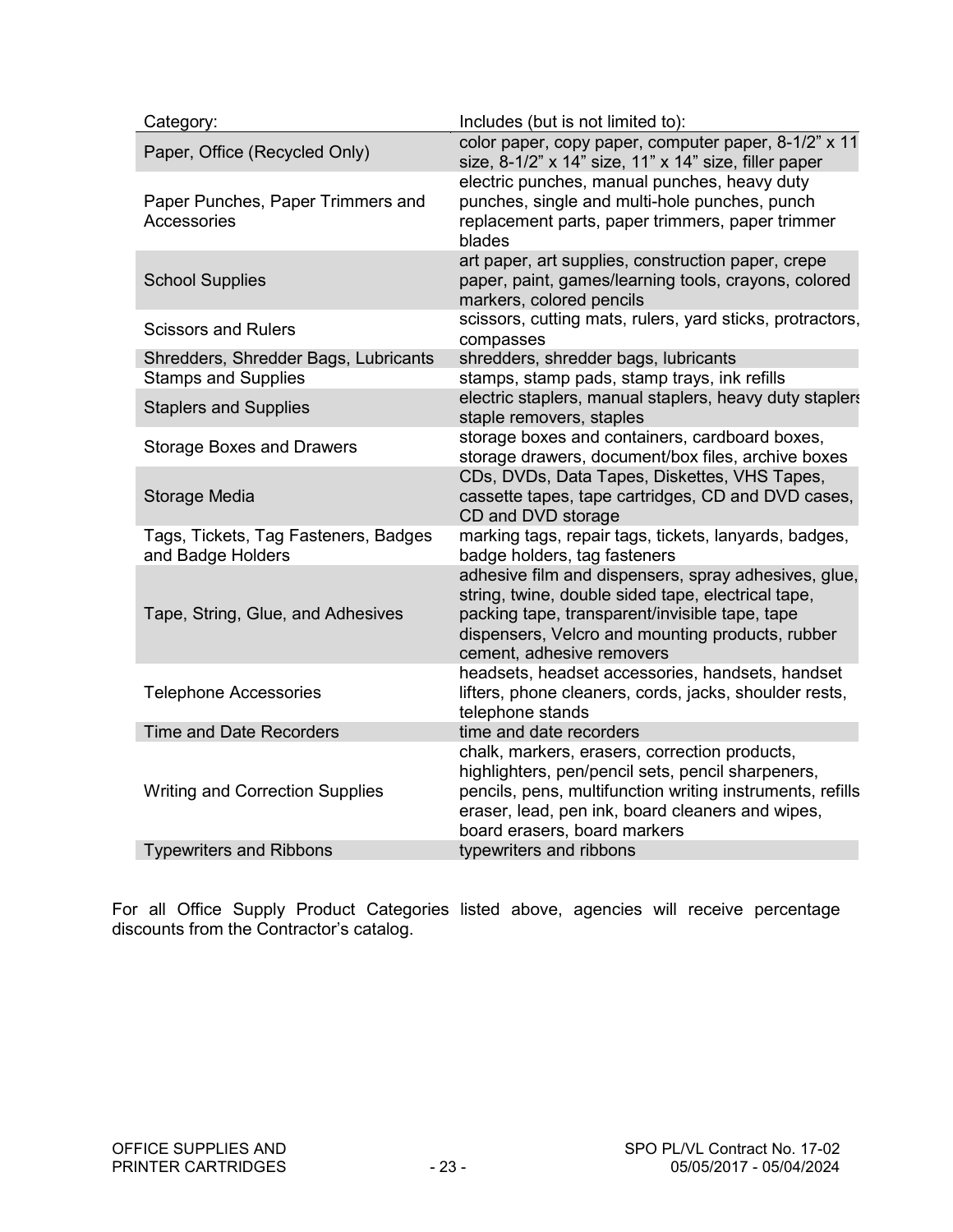### **PRINTER CARTRIDGE VENDORS**

This SPO Vendor List shall apply only to the below manufacturers of printer cartridges. The approved vendor(s) for each manufacturer is listed below in alphabetical order.

| Manufacturer               | Vendor(s)                                                                                                | Information on OEM Compatibles, if applicable             |
|----------------------------|----------------------------------------------------------------------------------------------------------|-----------------------------------------------------------|
| <b>Brother</b>             | <b>Conrad Enterprises</b><br><b>EDP</b><br>Hawaii Stationery<br><b>Office Depot</b><br><b>TIG</b>        |                                                           |
| Canon                      | <b>Conrad Enterprises</b><br><b>EDP</b><br><b>Hawaii Stationery</b><br><b>Office Depot</b><br><b>TIG</b> |                                                           |
| <b>Clover/Dataproducts</b> | <b>Conrad Enterprises</b><br>Hawaii Stationery<br><b>Office Depot</b><br><b>TIG</b>                      | <b>Product Information:</b><br>http://www.clovertech.com/ |
| Clover/CTG                 | <b>Conrad Enterprises</b><br><b>EDP</b><br><b>Hawaii Stationery</b><br><b>Office Depot</b><br><b>TIG</b> | <b>Product Information:</b><br>http://www.clovertech.com/ |
| Clover/GRC                 | <b>Conrad Enterprises</b><br>Hawaii Stationery<br><b>Office Depot</b><br><b>TIG</b>                      | <b>Product Information:</b><br>http://www.clovertech.com/ |
| Dell                       | <b>Conrad Enterprises</b><br><b>EDP</b><br><b>Hawaii Stationery</b><br><b>Office Depot</b><br><b>TIG</b> |                                                           |
| Epson                      | <b>Conrad Enterprises</b><br><b>EDP</b><br>Hawaii Stationery<br><b>Office Depot</b><br>TIG               |                                                           |
| Genicom                    | <b>Conrad Enterprises</b><br><b>EDP</b><br><b>Hawaii Stationery</b>                                      |                                                           |
| Grenk                      | Hawaii Stationery                                                                                        |                                                           |
| <b>Guy Brown Products</b>  | <b>Hawaii Stationery</b>                                                                                 |                                                           |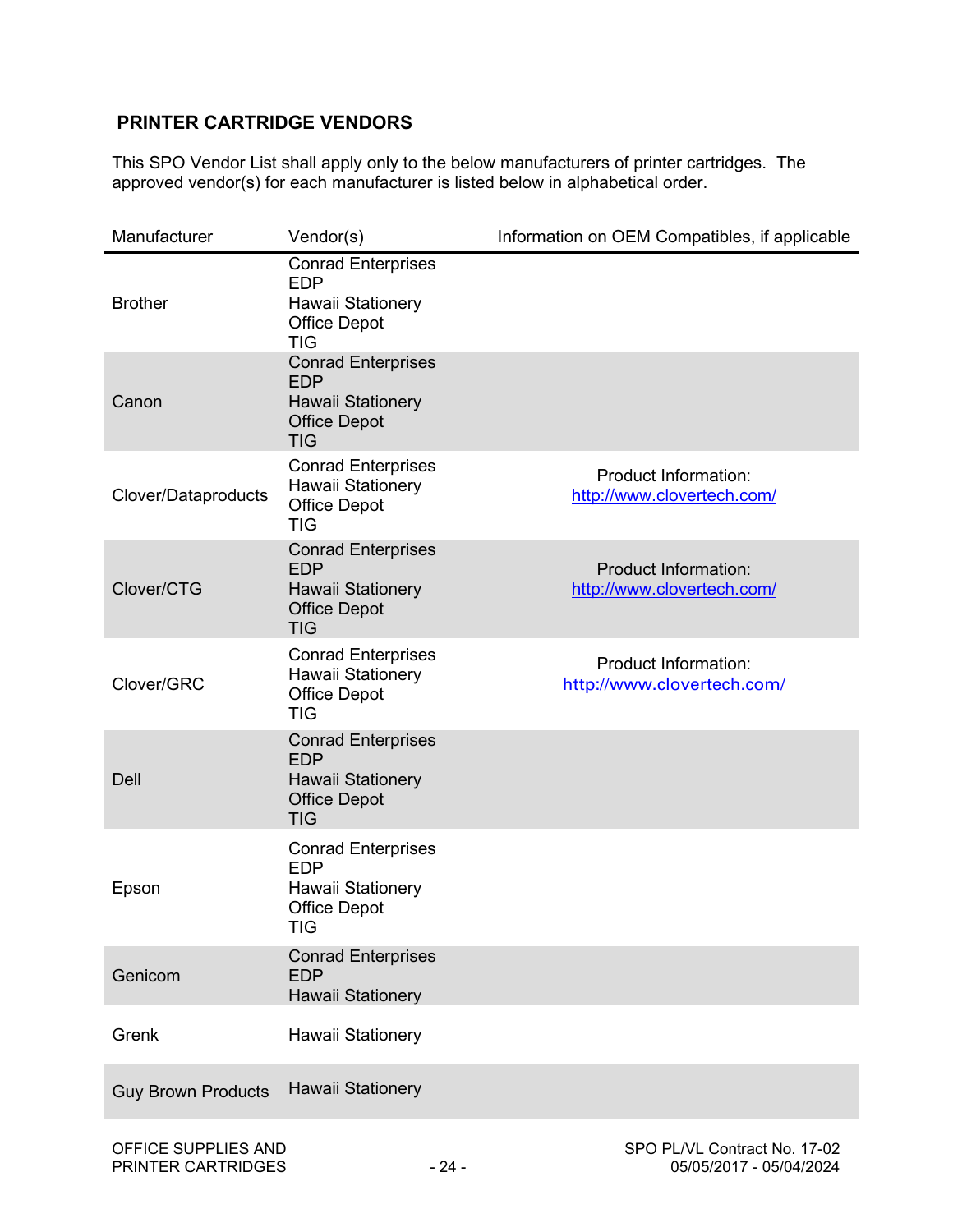| Manufacturer              | Vendor(s)                                                                                                | Information on OEM Compatibles, if applicable |
|---------------------------|----------------------------------------------------------------------------------------------------------|-----------------------------------------------|
| Hewlett-Packard           | <b>Conrad Enterprises</b><br><b>EDP</b><br>Hawaii Stationery<br><b>Office Depot</b><br><b>TIG</b>        |                                               |
| <b>IBM</b>                | <b>EDP</b><br><b>Hawaii Stationery</b>                                                                   |                                               |
| Kodak                     | Hawaii Stationery                                                                                        |                                               |
| Konica Minolta            | <b>Conrad Enterprises</b><br><b>EDP</b><br><b>Hawaii Stationery</b><br><b>TIG</b>                        |                                               |
| Kyocera                   | <b>Conrad Enterprises</b><br><b>EDP</b><br>Hawaii Stationery                                             |                                               |
| Lanier                    | <b>Conrad Enterprises</b><br><b>EDP</b><br>Hawaii Stationery                                             |                                               |
| Lexmark                   | <b>Conrad Enterprises</b><br><b>EDP</b><br>Hawaii Stationery<br><b>Office Depot</b><br><b>TIG</b>        |                                               |
| Okidata                   | <b>Conrad Enterprises</b><br><b>EDP</b><br><b>Hawaii Stationery</b><br><b>Office Depot</b><br><b>TIG</b> |                                               |
| Panasonic                 | <b>Conrad Enterprises</b><br><b>EDP</b><br>Hawaii Stationery<br><b>TIG</b>                               |                                               |
| <b>Printer Essentials</b> | <b>TIG</b>                                                                                               | Website:<br>https://www.printeressentials.com |
| Ricoh                     | <b>Conrad Enterprises</b><br><b>EDP</b><br>Hawaii Stationery<br><b>TIG</b>                               |                                               |
| Samsung                   | <b>Conrad Enterprises</b><br><b>EDP</b><br>Hawaii Stationery<br><b>Office Depot</b><br><b>TIG</b>        |                                               |